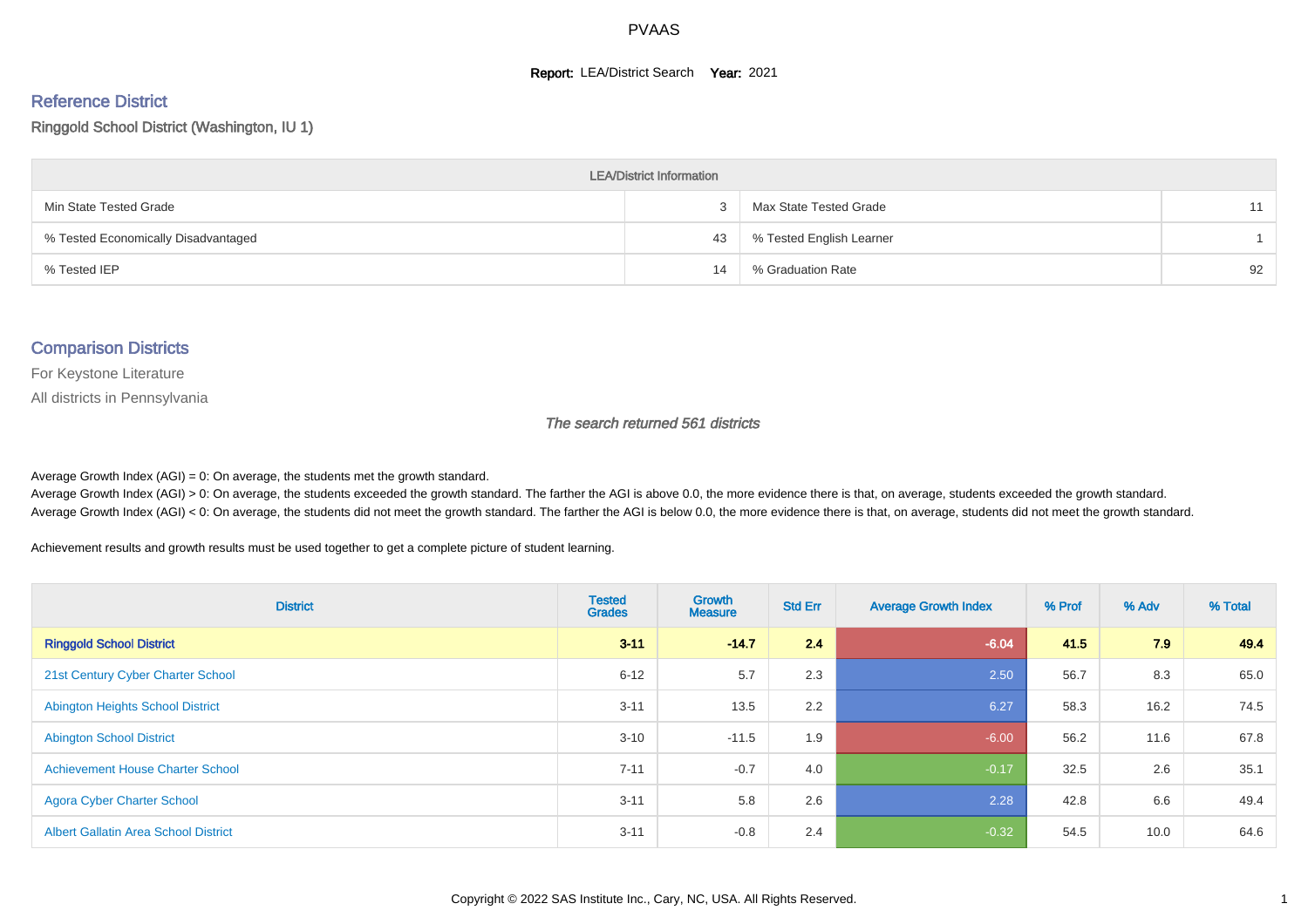| <b>District</b>                          | <b>Tested</b><br><b>Grades</b> | Growth<br><b>Measure</b> | <b>Std Err</b> | <b>Average Growth Index</b> | % Prof | % Adv   | % Total |
|------------------------------------------|--------------------------------|--------------------------|----------------|-----------------------------|--------|---------|---------|
| <b>Ringgold School District</b>          | $3 - 11$                       | $-14.7$                  | 2.4            | $-6.04$                     | 41.5   | 7.9     | 49.4    |
| <b>Aliquippa School District</b>         | $3 - 11$                       | $-9.0$                   | 4.2            | $-2.14$                     | 11.0   | $0.0\,$ | 11.0    |
| <b>Allegheny Valley School District</b>  | $3 - 11$                       | 8.5                      | 3.9            | 2.17                        | 53.1   | 12.2    | 65.3    |
| Allegheny-Clarion Valley School District | $3 - 10$                       | 7.8                      | 4.7            | 1.65                        | 53.3   | 3.3     | 56.7    |
| <b>Allentown City School District</b>    | $3 - 12$                       | 5.3                      | 1.4            | 3.88                        | 25.3   | 2.7     | 28.0    |
| <b>Altoona Area School District</b>      | $3 - 12$                       | 3.3                      | 1.6            | 1.99                        | 47.7   | 8.2     | 55.9    |
| Ambridge Area School District            | $3 - 12$                       | 9.1                      | 2.6            | 3.46                        | 50.4   | 10.7    | 61.1    |
| <b>Annville-Cleona School District</b>   | $3 - 12$                       | $-12.1$                  | 2.7            | $-4.46$                     | 34.9   | 7.8     | 42.6    |
| <b>Antietam School District</b>          | $3 - 10$                       | $-4.3$                   | $3.8\,$        | $-1.13$                     | 36.4   | 5.4     | 41.8    |
| <b>Apollo-Ridge School District</b>      | $3 - 12$                       | $-4.7$                   | 3.7            | $-1.24$                     | 50.0   | 10.0    | 60.0    |
| <b>Armstrong School District</b>         | $3 - 11$                       | 2.6                      | 1.7            | 1.53                        | 51.5   | 6.1     | 57.6    |
| <b>Athens Area School District</b>       | $3 - 11$                       | 1.6                      | 2.5            | 0.64                        | 46.9   | 7.6     | 54.5    |
| <b>Austin Area School District</b>       | $3 - 11$                       | $-5.7$                   | 6.4            | $-0.90$                     | 33.3   | 5.6     | 38.9    |
| <b>Avella Area School District</b>       | $3 - 12$                       | $-0.3$                   | 4.7            | $-0.05$                     | 49.3   | 14.5    | 63.8    |
| <b>Avon Grove Charter School</b>         | $3 - 11$                       | 9.0                      | 2.9            | 3.13                        | 58.8   | 16.7    | 75.5    |
| <b>Avon Grove School District</b>        | $3 - 10$                       | 10.0                     | 1.6            | 6.26                        | 56.3   | 18.6    | 74.9    |
| <b>Avonworth School District</b>         | $3 - 10$                       | $-12.6$                  | 3.1            | $-4.01$                     | 59.8   | 4.6     | 64.4    |
| <b>Bald Eagle Area School District</b>   | $3 - 11$                       | $-2.1$                   | 2.7            | $-0.75$                     | 48.4   | 9.4     | 57.7    |
| <b>Baldwin-Whitehall School District</b> | $3 - 11$                       | 1.8                      | 1.9            | 0.94                        | 58.6   | 8.6     | 67.1    |
| <b>Bangor Area School District</b>       | $3 - 12$                       | $-0.9$                   | 2.0            | $-0.43$                     | 44.3   | 4.7     | 49.0    |
| <b>Beaver Area School District</b>       | $3 - 10$                       | 4.7                      | 2.4            | 1.94                        | 57.4   | 16.8    | 74.2    |
| <b>Bedford Area School District</b>      | $3 - 11$                       | 2.5                      | 2.6            | 0.93                        | 48.5   | 10.0    | 58.5    |
| <b>Belle Vernon Area School District</b> | $3 - 11$                       | 6.5                      | 2.6            | 2.44                        | 55.6   | 11.1    | 66.7    |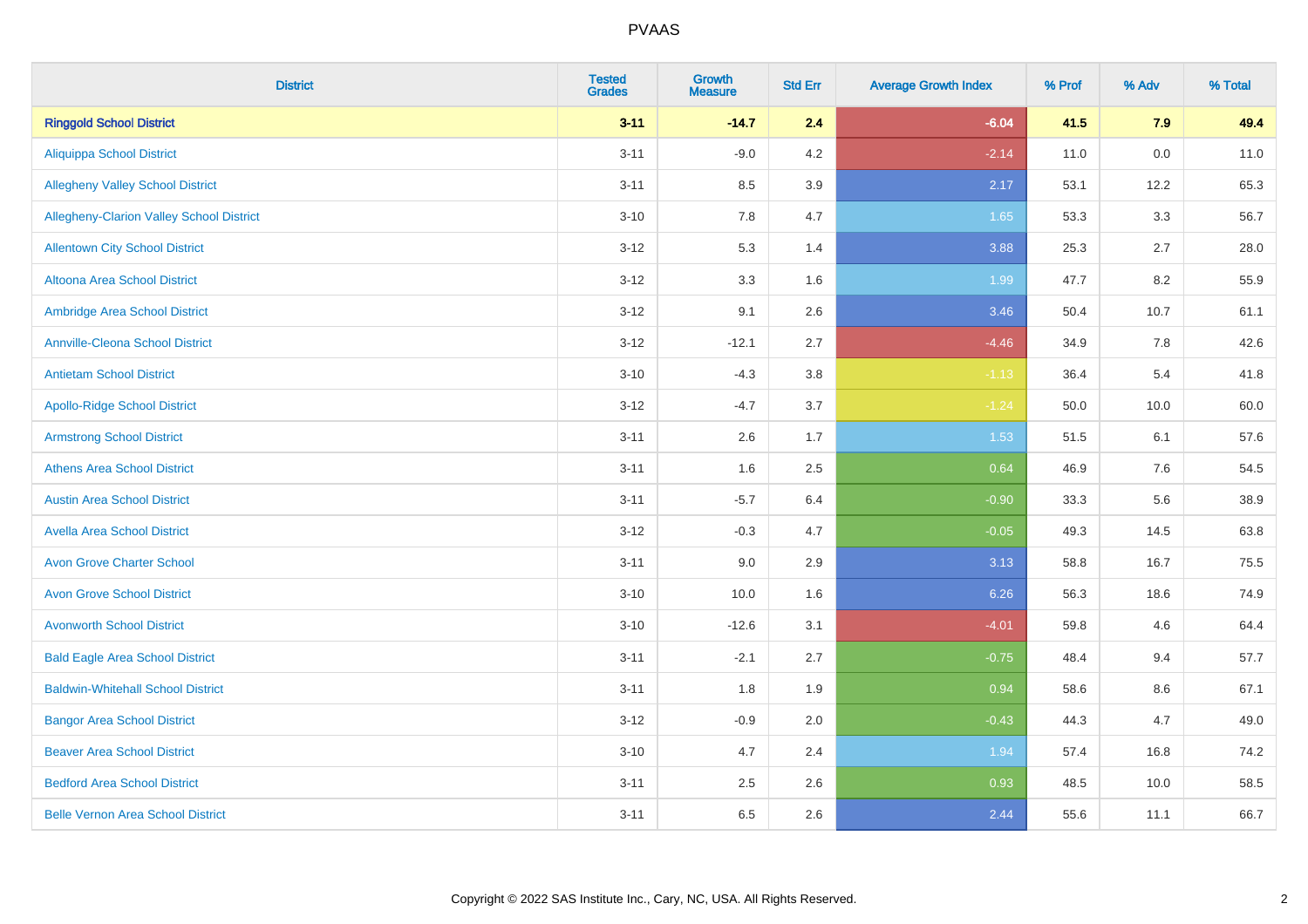| <b>District</b>                              | <b>Tested</b><br><b>Grades</b> | <b>Growth</b><br><b>Measure</b> | <b>Std Err</b> | <b>Average Growth Index</b> | % Prof | % Adv | % Total |
|----------------------------------------------|--------------------------------|---------------------------------|----------------|-----------------------------|--------|-------|---------|
| <b>Ringgold School District</b>              | $3 - 11$                       | $-14.7$                         | 2.4            | $-6.04$                     | 41.5   | 7.9   | 49.4    |
| <b>Bellefonte Area School District</b>       | $3 - 11$                       | $-0.4$                          | 2.2            | $-0.17$                     | 47.6   | 10.6  | 58.2    |
| <b>Bellwood-Antis School District</b>        | $3 - 10$                       | $-1.2$                          | 3.2            | $-0.39$                     | 55.1   | 10.1  | 65.2    |
| <b>Belmont Charter School</b>                | $3 - 10$                       | 16.0                            | 6.5            | 2.45                        | 64.3   | 0.0   | 64.3    |
| <b>Bensalem Township School District</b>     | $3 - 11$                       | 1.6                             | 1.6            | 0.98                        | 38.8   | 8.3   | 47.1    |
| <b>Benton Area School District</b>           | $3 - 10$                       | $-9.7$                          | 4.5            | $-2.18$                     | 43.2   | 5.4   | 48.6    |
| <b>Bentworth School District</b>             | $3 - 11$                       | 5.7                             | 3.2            | 1.75                        | 44.2   | 19.5  | 63.6    |
| <b>Berlin Brothersvalley School District</b> | $3 - 11$                       | 4.0                             | 4.2            | 0.96                        | 48.8   | 14.0  | 62.8    |
| <b>Bermudian Springs School District</b>     | $3 - 11$                       | $-5.5$                          | 2.9            | $-1.94$                     | 56.4   | 6.8   | 63.2    |
| <b>Berwick Area School District</b>          | $3 - 11$                       | $-9.3$                          | 2.6            | $-3.59$                     | 42.1   | 5.5   | 47.6    |
| <b>Bethel Park School District</b>           | $3 - 11$                       | 5.6                             | 1.8            | 3.18                        | 65.3   | 18.6  | 83.9    |
| <b>Bethlehem Area School District</b>        | $3 - 11$                       | 9.3                             | 1.1            | 8.15                        | 44.7   | 12.0  | 56.7    |
| <b>Bethlehem-Center School District</b>      | $3 - 10$                       | 8.1                             | 3.3            | 2.46                        | 35.1   | 1.4   | 36.5    |
| <b>Big Beaver Falls Area School District</b> | $3 - 11$                       | $-3.9$                          | 3.3            | $-1.18$                     | 34.1   | 3.5   | 37.6    |
| <b>Big Spring School District</b>            | $3 - 11$                       | $-9.8$                          | 2.4            | $-4.00$                     | 38.6   | 8.9   | 47.5    |
| <b>Blackhawk School District</b>             | $3 - 11$                       | 4.7                             | 2.3            | 2.01                        | 55.8   | 8.8   | 64.6    |
| <b>Blacklick Valley School District</b>      | $3 - 11$                       | 8.0                             | 4.3            | 1.85                        | 34.1   | 0.0   | 34.1    |
| <b>Blairsville-Saltsburg School District</b> | $3 - 11$                       | $-8.0$                          | 3.0            | $-2.68$                     | 37.3   | 7.0   | 44.3    |
| <b>Bloomsburg Area School District</b>       | $3 - 10$                       | 0.7                             | 3.0            | 0.23                        | 55.9   | 11.8  | 67.6    |
| <b>Blue Mountain School District</b>         | $3 - 10$                       | $-5.8$                          | 2.3            | $-2.56$                     | 46.6   | 8.5   | 55.1    |
| <b>Blue Ridge School District</b>            | $3 - 11$                       | $-0.5$                          | 3.6            | $-0.12$                     | 44.6   | 3.1   | 47.7    |
| <b>Boyertown Area School District</b>        | $3 - 11$                       | $-4.7$                          | 1.5            | $-3.17$                     | 55.2   | 11.3  | 66.5    |
| <b>Bradford Area School District</b>         | $3 - 12$                       | $-9.3$                          | 2.4            | $-3.87$                     | 45.8   | 8.3   | 54.2    |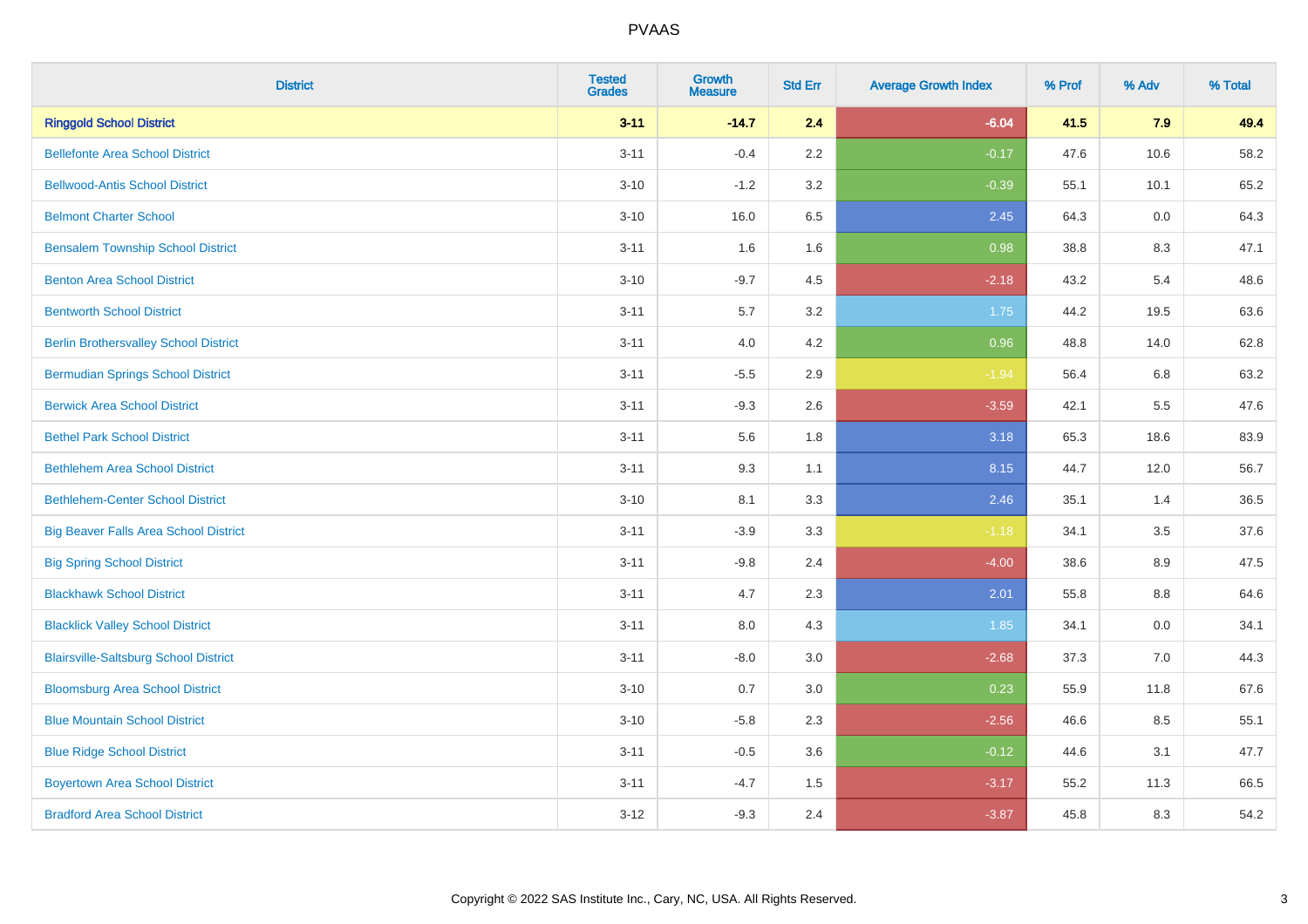| <b>District</b>                                 | <b>Tested</b><br><b>Grades</b> | <b>Growth</b><br><b>Measure</b> | <b>Std Err</b> | <b>Average Growth Index</b> | % Prof | % Adv   | % Total |
|-------------------------------------------------|--------------------------------|---------------------------------|----------------|-----------------------------|--------|---------|---------|
| <b>Ringgold School District</b>                 | $3 - 11$                       | $-14.7$                         | 2.4            | $-6.04$                     | 41.5   | 7.9     | 49.4    |
| <b>Brandywine Heights Area School District</b>  | $3 - 11$                       | $-4.9$                          | 2.7            | $-1.81$                     | 49.2   | 8.2     | 57.4    |
| <b>Brentwood Borough School District</b>        | $3 - 11$                       | $-5.3$                          | 3.0            | $-1.72$                     | 52.0   | 6.1     | 58.2    |
| <b>Bristol Borough School District</b>          | $3 - 12$                       | $-4.3$                          | 3.4            | $-1.27$                     | 39.7   | 1.3     | 41.0    |
| <b>Bristol Township School District</b>         | $3 - 11$                       | $-13.9$                         | 2.0            | $-7.05$                     | 31.0   | 3.7     | 34.7    |
| <b>Brockway Area School District</b>            | $3 - 11$                       | 0.6                             | 3.6            | 0.16                        | 49.2   | 7.7     | 56.9    |
| <b>Brookville Area School District</b>          | $3 - 11$                       | 6.9                             | 3.0            | 2.30                        | 55.2   | 15.6    | 70.8    |
| <b>Brownsville Area School District</b>         | $3 - 12$                       | $-7.2$                          | 3.9            | $-1.83$                     | 34.4   | 6.1     | 40.5    |
| <b>Bucks County Technical High School</b>       | $9 - 10$                       | $-12.0$                         | 2.5            | $-4.84$                     | 35.9   | 3.2     | 39.2    |
| <b>Burgettstown Area School District</b>        | $3 - 11$                       | $-2.1$                          | 3.4            | $-0.62$                     | 50.0   | 1.4     | 51.4    |
| <b>Burrell School District</b>                  | $3 - 11$                       | 4.5                             | 3.1            | 1.48                        | 58.5   | 13.8    | 72.3    |
| <b>Butler Area School District</b>              | $3 - 11$                       | $-6.5$                          | 1.5            | $-4.26$                     | 42.5   | 9.4     | 51.9    |
| California Area School District                 | $3 - 10$                       | $-7.3$                          | 3.6            | $-2.02$                     | 42.6   | 9.8     | 52.5    |
| <b>Cambria Heights School District</b>          | $3 - 10$                       | $-4.1$                          | 3.1            | $-1.32$                     | 51.0   | $6.0\,$ | 57.0    |
| <b>Camp Hill School District</b>                | $3 - 12$                       | 2.3                             | 3.0            | 0.78                        | 53.6   | 17.5    | 71.1    |
| Canon-Mcmillan School District                  | $3 - 11$                       | $-0.8$                          | 1.6            | $-0.50$                     | 58.7   | 15.9    | 74.6    |
| <b>Canton Area School District</b>              | $3 - 11$                       | $-5.5$                          | 3.2            | $-1.75$                     | 40.7   | 2.3     | 43.0    |
| Capital Area School for the Arts Charter School | $9 - 11$                       | 5.8                             | 4.1            | 1.39                        | 59.3   | 18.6    | 78.0    |
| <b>Carbon Career &amp; Technical Institute</b>  | $9 - 11$                       | $-5.7$                          | 3.6            | $-1.59$                     | 34.5   | 1.2     | 35.7    |
| <b>Carbondale Area School District</b>          | $3 - 10$                       | 7.4                             | 3.3            | 2.25                        | 56.6   | 2.6     | 59.2    |
| <b>Carlisle Area School District</b>            | $3 - 11$                       | $-5.3$                          | 1.9            | $-2.81$                     | 54.0   | 6.3     | 60.3    |
| <b>Carlynton School District</b>                | $3 - 11$                       | 7.3                             | 3.3            | 2.22                        | 41.0   | 10.5    | 51.6    |
| <b>Carmichaels Area School District</b>         | $3 - 10$                       | $-9.3$                          | 3.3            | $-2.81$                     | 35.1   | 1.4     | 36.5    |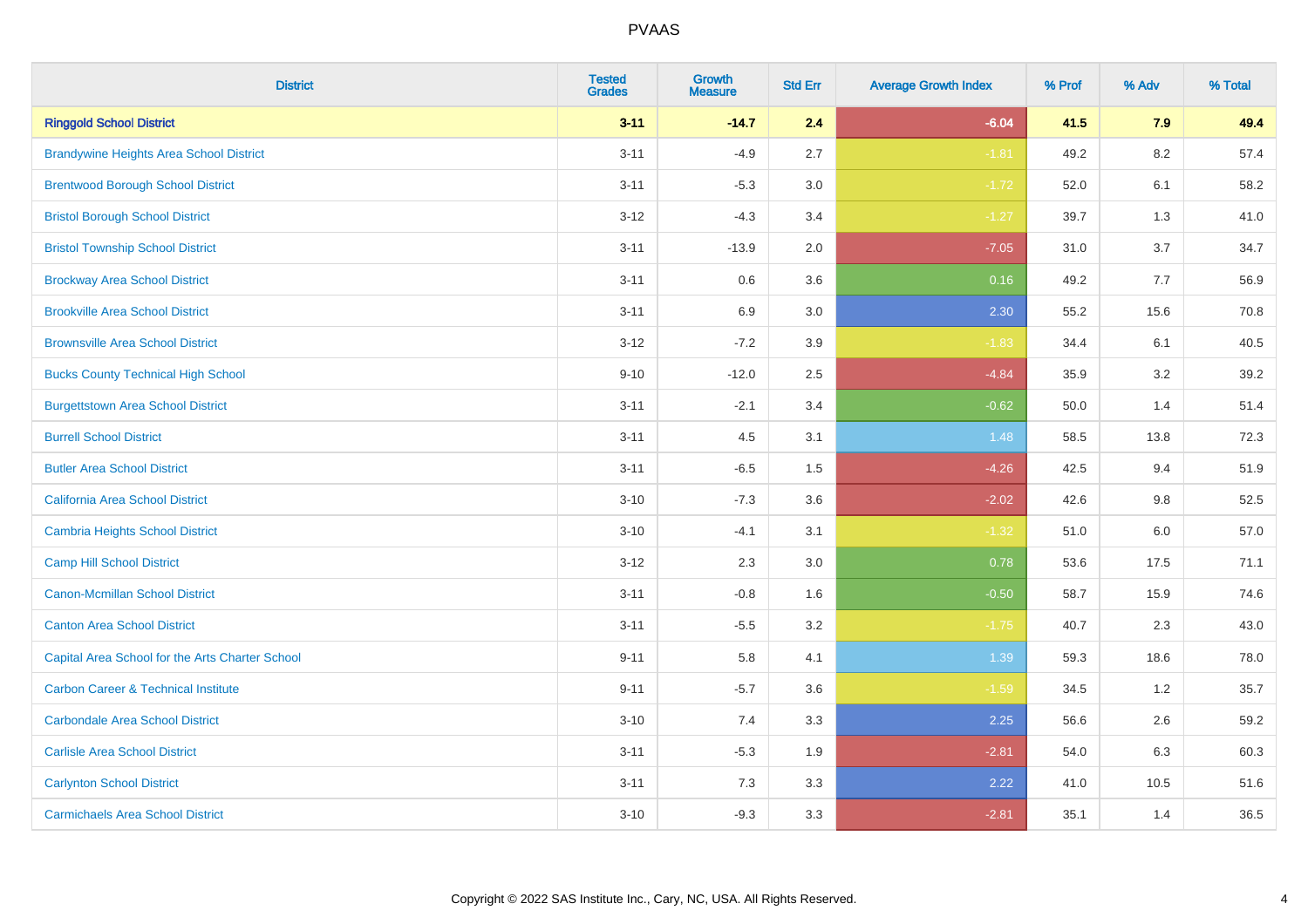| <b>District</b>                                         | <b>Tested</b><br><b>Grades</b> | <b>Growth</b><br><b>Measure</b> | <b>Std Err</b> | <b>Average Growth Index</b> | % Prof | % Adv | % Total |
|---------------------------------------------------------|--------------------------------|---------------------------------|----------------|-----------------------------|--------|-------|---------|
| <b>Ringgold School District</b>                         | $3 - 11$                       | $-14.7$                         | 2.4            | $-6.04$                     | 41.5   | 7.9   | 49.4    |
| Catasaugua Area School District                         | $3 - 12$                       | $-12.1$                         | 3.0            | $-4.00$                     | 36.8   | 7.6   | 44.3    |
| <b>Centennial School District</b>                       | $3 - 10$                       | 7.1                             | 1.7            | 4.29                        | 50.1   | 8.7   | 58.9    |
| Center For Student Learning Charter School At Pennsbury | $6 - 12$                       | $-2.9$                          | 6.1            | $-0.47$                     | 42.9   | 0.0   | 42.9    |
| <b>Central Bucks School District</b>                    | $3 - 11$                       | 1.6                             | 0.9            | 1.66                        | 63.0   | 16.8  | 79.8    |
| <b>Central Cambria School District</b>                  | $3 - 11$                       | 3.0                             | 2.5            | 1.17                        | 56.2   | 9.7   | 66.0    |
| <b>Central Columbia School District</b>                 | $3 - 12$                       | $-4.8$                          | 2.6            | $-1.86$                     | 53.7   | 14.8  | 68.5    |
| <b>Central Dauphin School District</b>                  | $3 - 11$                       | 4.4                             | 1.3            | 3.32                        | 53.3   | 7.4   | 60.7    |
| <b>Central Fulton School District</b>                   | $3 - 11$                       | $-0.5$                          | 3.5            | $-0.14$                     | 51.4   | 8.6   | 60.0    |
| <b>Central Greene School District</b>                   | $3 - 11$                       | $-1.6$                          | 2.8            | $-0.55$                     | 54.2   | 2.8   | 57.0    |
| <b>Central Valley School District</b>                   | $3 - 10$                       | 4.8                             | 2.4            | 1.98                        | 56.9   | 9.0   | 65.9    |
| <b>Central York School District</b>                     | $3 - 12$                       | 12.3                            | 1.7            | 7.20                        | 55.5   | 11.5  | 67.0    |
| <b>Chambersburg Area School District</b>                | $3 - 11$                       | $-9.5$                          | 1.3            | $-7.20$                     | 42.7   | 8.6   | 51.4    |
| <b>Charleroi School District</b>                        | $3 - 11$                       | $-2.6$                          | 3.0            | $-0.86$                     | 55.7   | 7.4   | 63.1    |
| <b>Chartiers Valley School District</b>                 | $3 - 11$                       | $-1.7$                          | 2.0            | $-0.81$                     | 54.7   | 8.4   | 63.1    |
| <b>Chartiers-Houston School District</b>                | $3 - 10$                       | $-8.6$                          | 3.5            | $-2.41$                     | 59.7   | 4.5   | 64.2    |
| <b>Cheltenham School District</b>                       | $3 - 11$                       | $-1.4$                          | 2.1            | $-0.67$                     | 46.1   | 10.0  | 56.1    |
| <b>Chester Charter Scholars Academy Charter School</b>  | $3 - 12$                       | 8.4                             | 4.1            | 2.03                        | 23.4   | 0.0   | 23.4    |
| <b>Chester-Upland School District</b>                   | $3 - 11$                       | $-0.3$                          | 2.7            | $-0.09$                     | 13.8   | 0.8   | 14.6    |
| <b>Chestnut Ridge School District</b>                   | $3 - 12$                       | $-3.4$                          | 2.9            | $-1.17$                     | 46.6   | 5.8   | 52.4    |
| <b>Chichester School District</b>                       | $3 - 11$                       | $-2.7$                          | 2.3            | $-1.17$                     | 44.6   | 6.6   | 51.2    |
| <b>City CHS</b>                                         | $10 - 11$                      | 13.6                            | 2.7            | 5.12                        | 45.8   | 3.0   | 48.8    |
| <b>Clairton City School District</b>                    | $3 - 11$                       | 3.5                             | 3.7            | 0.95                        | 13.4   | 0.0   | 13.4    |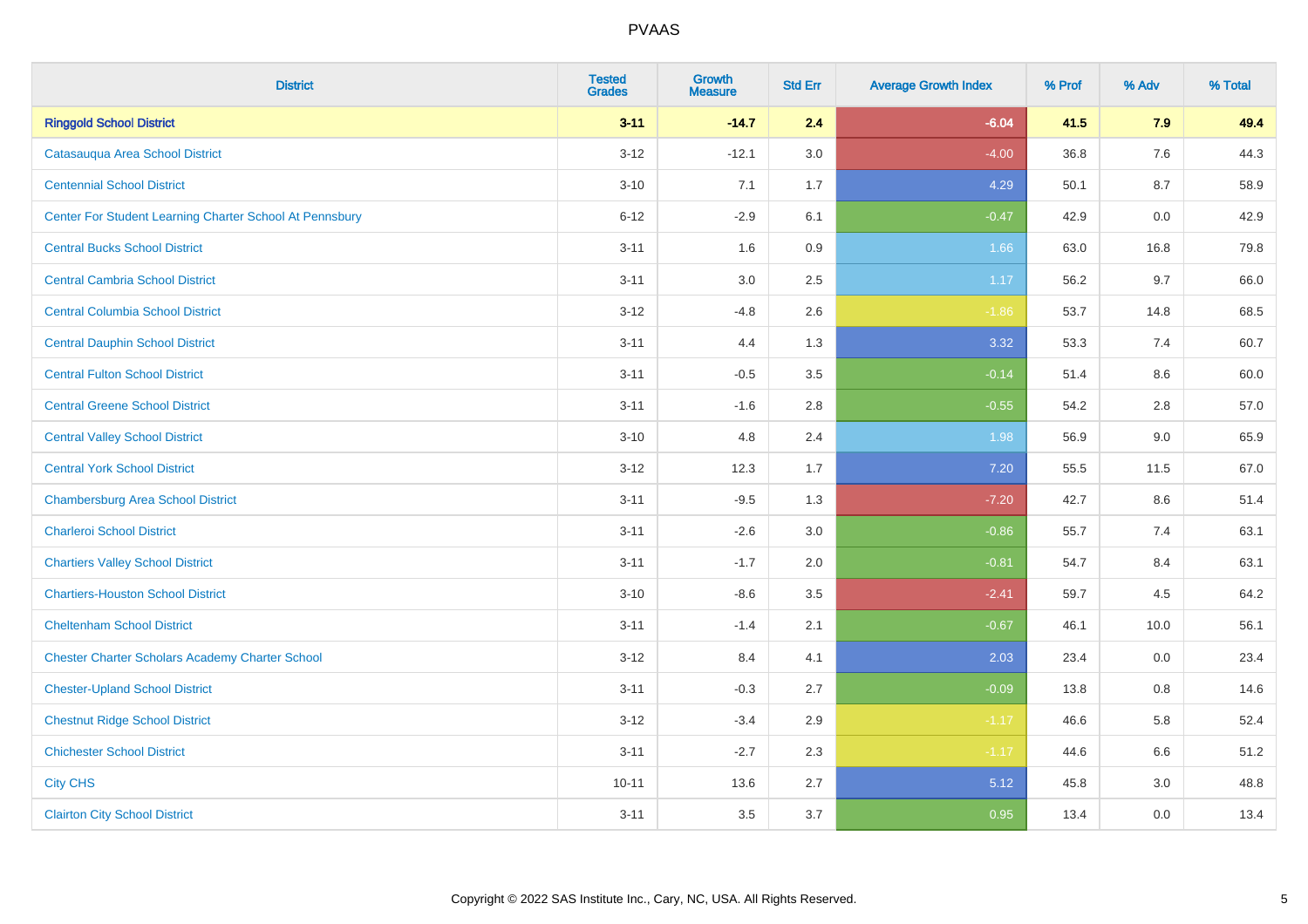| <b>District</b>                                    | <b>Tested</b><br><b>Grades</b> | <b>Growth</b><br><b>Measure</b> | <b>Std Err</b> | <b>Average Growth Index</b> | % Prof | % Adv | % Total |
|----------------------------------------------------|--------------------------------|---------------------------------|----------------|-----------------------------|--------|-------|---------|
| <b>Ringgold School District</b>                    | $3 - 11$                       | $-14.7$                         | 2.4            | $-6.04$                     | 41.5   | 7.9   | 49.4    |
| <b>Clarion Area School District</b>                | $3 - 11$                       | 10.3                            | 4.1            | 2.51                        | 45.4   | 14.6  | 60.0    |
| <b>Clarion-Limestone Area School District</b>      | $3-12$                         | $-2.5$                          | 4.1            | $-0.60$                     | 56.8   | 6.8   | 63.6    |
| <b>Claysburg-Kimmel School District</b>            | $3 - 11$                       | $-5.7$                          | 4.0            | $-1.42$                     | 42.9   | 8.2   | 51.0    |
| <b>Clearfield Area School District</b>             | $3 - 10$                       | $-9.4$                          | 2.6            | $-3.56$                     | 43.0   | 3.1   | 46.1    |
| <b>Coatesville Area School District</b>            | $3 - 11$                       | $-4.4$                          | 1.7            | $-2.62$                     | 36.3   | 4.2   | 40.5    |
| <b>Cocalico School District</b>                    | $3 - 11$                       | 10.6                            | 2.0            | 5.18                        | 50.8   | 14.1  | 64.8    |
| <b>Collegium Charter School</b>                    | $3 - 10$                       | 5.9                             | 2.5            | 2.33                        | 38.1   | 7.9   | 46.0    |
| <b>Colonial School District</b>                    | $3 - 11$                       | 14.0                            | 1.7            | 8.21                        | 60.2   | 19.6  | 79.8    |
| <b>Columbia Borough School District</b>            | $3 - 12$                       | $-3.1$                          | 3.5            | $-0.89$                     | 29.5   | 1.9   | 31.4    |
| Columbia-Montour AVTS                              | $9 - 10$                       | $-12.5$                         | 3.0            | $-4.16$                     | 22.3   | 0.6   | 22.9    |
| <b>Commodore Perry School District</b>             | $3 - 11$                       | 3.2                             | 5.5            | 0.58                        | 58.3   | 0.0   | 58.3    |
| <b>Commonwealth Charter Academy Charter School</b> | $3 - 10$                       | 9.1                             | 1.9            | 4.90                        | 47.2   | 9.1   | 56.3    |
| Community Academy Of Philadelphia Charter School   | $3 - 11$                       | 5.8                             | 2.7            | 2.12                        | 26.7   | 0.9   | 27.6    |
| <b>Conemaugh Township Area School District</b>     | $3 - 12$                       | $-3.7$                          | 3.4            | $-1.09$                     | 53.8   | 17.6  | 71.4    |
| <b>Conemaugh Valley School District</b>            | $3-12$                         | $-3.2$                          | 4.1            | $-0.78$                     | 48.2   | 5.6   | 53.7    |
| <b>Conestoga Valley School District</b>            | $3 - 11$                       | 8.7                             | 1.8            | 4.69                        | 60.3   | 13.5  | 73.8    |
| <b>Conewago Valley School District</b>             | $3 - 12$                       | $-0.9$                          | 2.0            | $-0.45$                     | 51.7   | 9.6   | 61.3    |
| <b>Conneaut School District</b>                    | $3-12$                         | $-7.5$                          | 2.6            | $-2.91$                     | 38.4   | 7.4   | 45.8    |
| <b>Connellsville Area School District</b>          | $3 - 11$                       | 6.1                             | 2.0            | 3.05                        | 45.4   | 7.8   | 53.2    |
| <b>Conrad Weiser Area School District</b>          | $3 - 11$                       | 3.6                             | 2.2            | 1.63                        | 52.1   | 2.1   | 54.2    |
| <b>Cornell School District</b>                     | $3 - 11$                       | $-1.6$                          | 5.0            | $-0.32$                     | 33.8   | 1.5   | 35.4    |
| <b>Cornwall-Lebanon School District</b>            | $3 - 11$                       | 8.3                             | 1.6            | 5.08                        | 47.2   | 8.4   | 55.6    |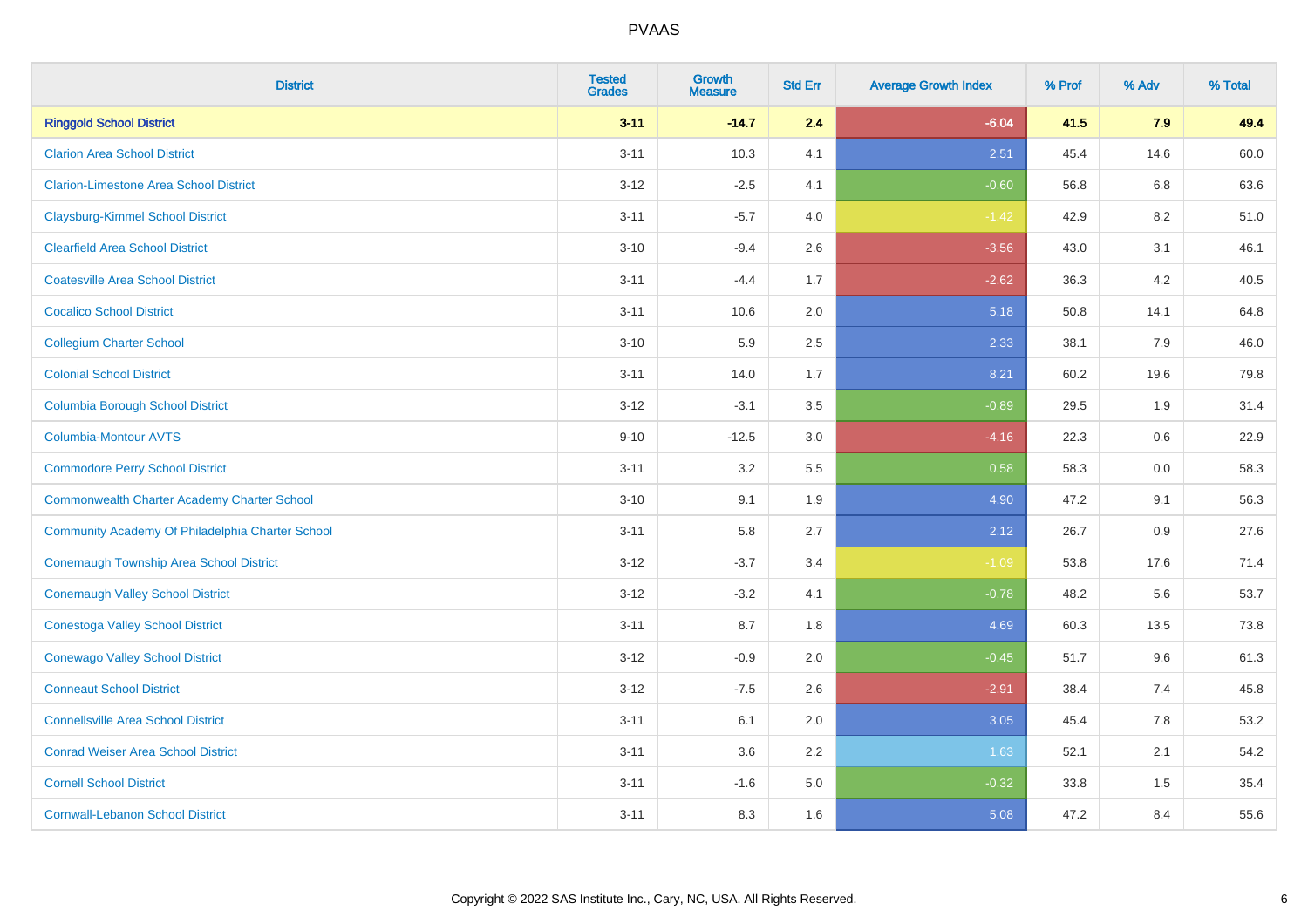| <b>District</b>                          | <b>Tested</b><br><b>Grades</b> | Growth<br><b>Measure</b> | <b>Std Err</b> | <b>Average Growth Index</b> | % Prof | % Adv   | % Total |
|------------------------------------------|--------------------------------|--------------------------|----------------|-----------------------------|--------|---------|---------|
| <b>Ringgold School District</b>          | $3 - 11$                       | $-14.7$                  | 2.4            | $-6.04$                     | 41.5   | 7.9     | 49.4    |
| <b>Corry Area School District</b>        | $3 - 11$                       | $-5.3$                   | 2.6            | $-2.03$                     | 38.5   | $6.0\,$ | 44.5    |
| <b>Coudersport Area School District</b>  | $3 - 11$                       | 7.7                      | 3.7            | 2.06                        | 55.7   | 8.2     | 63.9    |
| <b>Council Rock School District</b>      | $3 - 11$                       | 8.9                      | 1.2            | 7.65                        | 62.8   | 16.6    | 79.4    |
| <b>Cranberry Area School District</b>    | $3 - 12$                       | 9.2                      | 3.0            | 3.04                        | 47.5   | 10.2    | 57.6    |
| <b>Crawford Central School District</b>  | $3 - 11$                       | $-4.7$                   | 2.2            | $-2.15$                     | 40.6   | 10.5    | 51.1    |
| <b>Crestwood School District</b>         | $3 - 11$                       | $-0.4$                   | 2.4            | $-0.17$                     | 57.4   | 17.0    | 74.4    |
| <b>Cumberland Valley School District</b> | $3 - 12$                       | 18.5                     | 1.3            | 14.64                       | 60.7   | 23.4    | 84.1    |
| <b>Curwensville Area School District</b> | $3 - 11$                       | $-27.9$                  | 4.1            | $-6.72$                     | 42.5   | 4.1     | 46.6    |
| <b>Dallas School District</b>            | $3 - 11$                       | $-2.5$                   | 2.2            | $-1.12$                     | 54.9   | 7.6     | 62.4    |
| <b>Dallastown Area School District</b>   | $3 - 11$                       | 13.5                     | 1.5            | 8.84                        | 56.0   | 17.9    | 73.8    |
| <b>Daniel Boone Area School District</b> | $3 - 12$                       | 5.7                      | 2.0            | 2.88                        | 51.0   | 11.5    | 62.6    |
| <b>Danville Area School District</b>     | $3 - 11$                       | 0.4                      | 2.6            | 0.15                        | 57.4   | 18.4    | 75.7    |
| <b>Dauphin County Technical School</b>   | $9 - 11$                       | $-45.5$                  | 2.6            | $-17.72$                    | 14.4   | 2.5     | 16.9    |
| <b>Deer Lakes School District</b>        | $3 - 11$                       | 17.0                     | 2.7            | 6.32                        | 61.5   | 16.4    | 77.9    |
| <b>Delaware Valley School District</b>   | $3 - 11$                       | 12.6                     | 1.8            | 6.93                        | 55.2   | 16.2    | 71.4    |
| <b>Derry Area School District</b>        | $3 - 11$                       | 13.2                     | 2.8            | 4.69                        | 60.0   | 12.5    | 72.5    |
| <b>Derry Township School District</b>    | $3 - 10$                       | 12.8                     | 2.0            | 6.39                        | 54.8   | 25.8    | 80.6    |
| <b>Donegal School District</b>           | $3 - 12$                       | 3.1                      | 2.4            | 1.29                        | 60.6   | 9.1     | 69.7    |
| <b>Dover Area School District</b>        | $3 - 12$                       | $6.0\,$                  | 2.1            | 2.94                        | 52.2   | 6.0     | 58.2    |
| Downingtown Area School District         | $3 - 11$                       | 12.1                     | 1.1            | 10.67                       | 60.0   | 23.5    | 83.6    |
| Dr Robert Ketterer Charter School Inc    | $6 - 12$                       | 10.1                     | 5.0            | 2.04                        | 14.9   | 0.4     | 15.3    |
| <b>Dubois Area School District</b>       | $3 - 11$                       | $-6.2$                   | 2.0            | $-3.07$                     | 50.9   | 13.4    | 64.3    |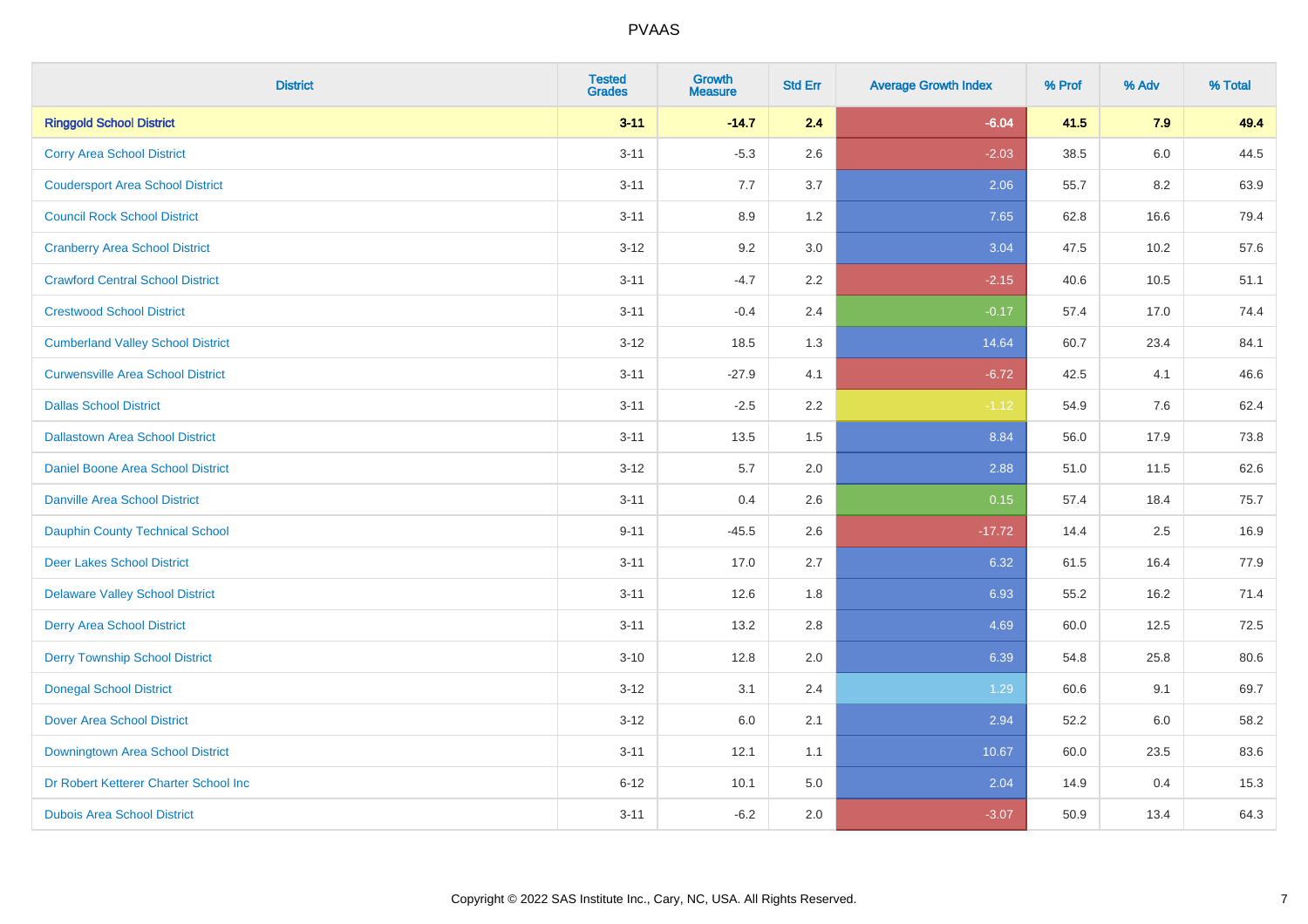| <b>District</b>                                   | <b>Tested</b><br><b>Grades</b> | <b>Growth</b><br><b>Measure</b> | <b>Std Err</b> | <b>Average Growth Index</b> | % Prof | % Adv   | % Total |
|---------------------------------------------------|--------------------------------|---------------------------------|----------------|-----------------------------|--------|---------|---------|
| <b>Ringgold School District</b>                   | $3 - 11$                       | $-14.7$                         | 2.4            | $-6.04$                     | 41.5   | 7.9     | 49.4    |
| <b>Dunmore School District</b>                    | $3 - 11$                       | $-7.7$                          | 2.9            | $-2.62$                     | 34.0   | 7.2     | 41.2    |
| <b>East Allegheny School District</b>             | $3 - 11$                       | $-6.3$                          | 3.3            | $-1.87$                     | 31.9   | 9.7     | 41.7    |
| <b>East Lycoming School District</b>              | $3 - 11$                       | $-6.0$                          | 2.7            | $-2.24$                     | 48.3   | 4.2     | 52.5    |
| <b>East Penn School District</b>                  | $3 - 11$                       | 4.1                             | 1.3            | 3.27                        | 55.8   | 11.5    | 67.3    |
| East Pennsboro Area School District               | $3 - 11$                       | $-4.2$                          | 2.5            | $-1.71$                     | 60.8   | 8.5     | 69.3    |
| East Stroudsburg Area School District             | $3 - 11$                       | 0.1                             | 1.6            | 0.05                        | 45.8   | 7.8     | 53.6    |
| <b>Eastern Lancaster County School District</b>   | $3 - 12$                       | 4.5                             | 2.2            | 2.09                        | 46.3   | 11.4    | 57.6    |
| <b>Eastern Lebanon County School District</b>     | $3 - 11$                       | 8.6                             | 2.2            | 3.84                        | 48.8   | 11.4    | 60.3    |
| <b>Eastern York School District</b>               | $3 - 11$                       | 9.6                             | 2.6            | 3.71                        | 56.3   | 12.6    | 68.9    |
| <b>Easton Area School District</b>                | $3 - 12$                       | $-4.1$                          | 1.4            | $-2.91$                     | 39.9   | 4.0     | 43.9    |
| <b>Elizabeth Forward School District</b>          | $3 - 11$                       | $-8.4$                          | 2.4            | $-3.41$                     | 51.7   | 4.0     | 55.7    |
| <b>Elizabethtown Area School District</b>         | $3 - 12$                       | $-0.9$                          | 1.9            | $-0.47$                     | 50.0   | 11.2    | 61.2    |
| <b>Elk Lake School District</b>                   | $3 - 11$                       | $-4.0$                          | 3.3            | $-1.23$                     | 46.2   | 3.3     | 49.4    |
| <b>Ellwood City Area School District</b>          | $3 - 11$                       | $-4.2$                          | 3.2            | $-1.29$                     | 54.1   | 14.1    | 68.2    |
| <b>Ephrata Area School District</b>               | $3 - 11$                       | 5.6                             | 1.8            | 3.12                        | 54.7   | 9.5     | 64.2    |
| <b>Erie City School District</b>                  | $3 - 12$                       | $-14.5$                         | 1.6            | $-9.26$                     | 25.4   | 3.0     | 28.4    |
| Esperanza Academy Charter School                  | $4 - 11$                       | 4.0                             | 2.5            | 1.61                        | 32.4   | 0.7     | 33.1    |
| <b>Esperanza Cyber Charter School</b>             | $3 - 11$                       | 7.1                             | 6.1            | 1.16                        | 9.1    | $0.0\,$ | 9.1     |
| <b>Everett Area School District</b>               | $3 - 11$                       | 5.0                             | 3.4            | 1.47                        | 60.5   | 1.3     | 61.8    |
| <b>Executive Education Academy Charter School</b> | $3 - 10$                       | $-6.5$                          | 3.1            | $-2.08$                     | 23.7   | 2.2     | 25.8    |
| <b>Exeter Township School District</b>            | $3 - 11$                       | $-10.4$                         | 1.9            | $-5.44$                     | 50.6   | 2.7     | 53.3    |
| <b>Fairfield Area School District</b>             | $3 - 11$                       | $-5.6$                          | 3.4            | $-1.66$                     | 57.9   | 4.0     | 61.8    |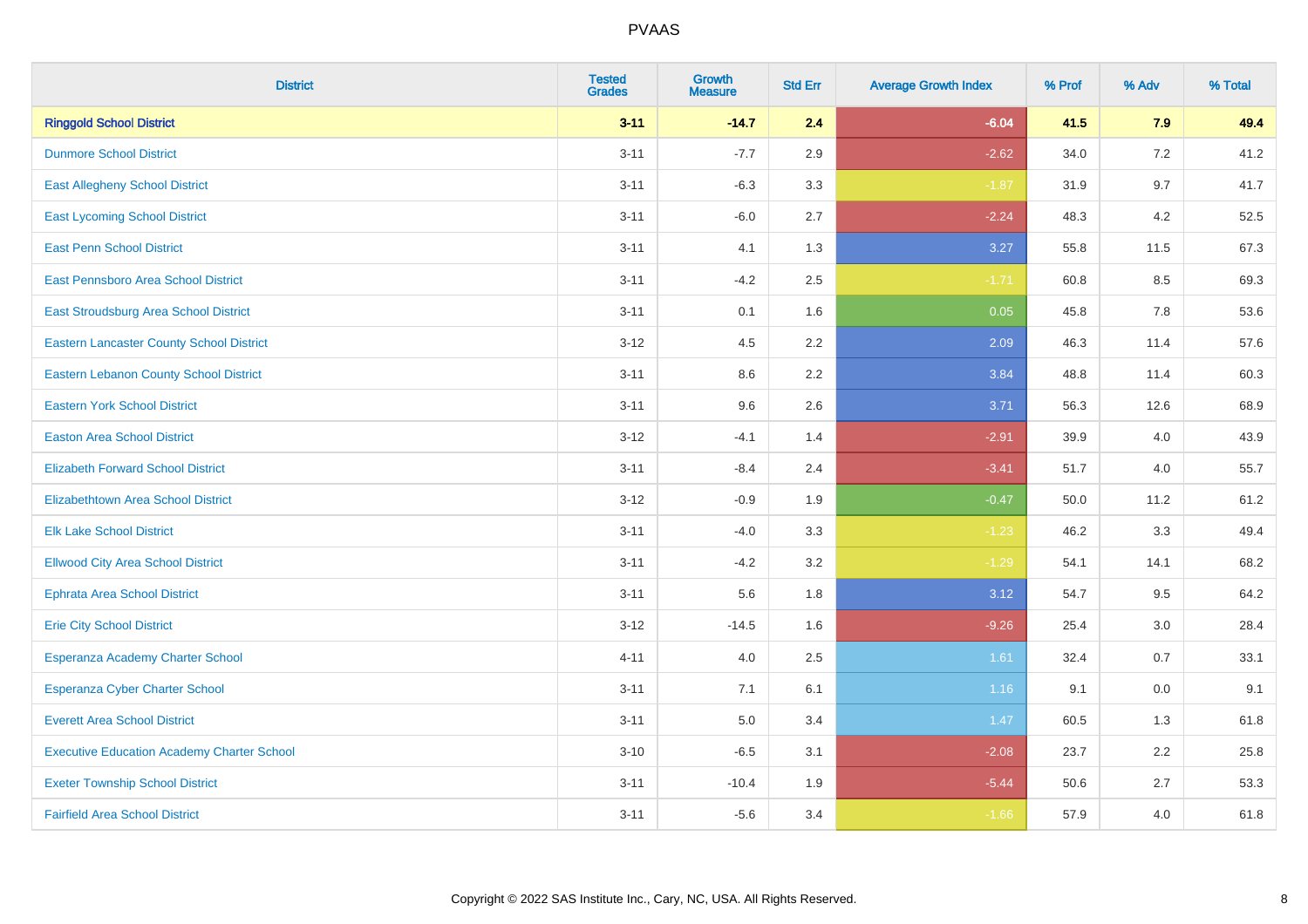| <b>District</b>                             | <b>Tested</b><br>Grades | <b>Growth</b><br><b>Measure</b> | <b>Std Err</b> | <b>Average Growth Index</b> | % Prof | % Adv   | % Total |
|---------------------------------------------|-------------------------|---------------------------------|----------------|-----------------------------|--------|---------|---------|
| <b>Ringgold School District</b>             | $3 - 11$                | $-14.7$                         | 2.4            | $-6.04$                     | 41.5   | 7.9     | 49.4    |
| <b>Fairview School District</b>             | $3 - 11$                | 3.4                             | 2.6            | 1.32                        | 57.2   | 17.6    | 74.8    |
| <b>Fannett-Metal School District</b>        | $3 - 11$                | $-3.4$                          | 5.1            | $-0.67$                     | 38.7   | 8.1     | 46.8    |
| <b>Farrell Area School District</b>         | $3 - 11$                | $-10.4$                         | 4.3            | $-2.41$                     | 19.0   | $0.0\,$ | 19.0    |
| <b>Ferndale Area School District</b>        | $3 - 10$                | $-5.8$                          | 4.3            | $-1.33$                     | 40.0   | 0.0     | 40.0    |
| <b>Fleetwood Area School District</b>       | $3 - 10$                | 12.2                            | 2.2            | 5.68                        | 53.5   | 11.6    | 65.2    |
| <b>Forbes Road School District</b>          | $3 - 11$                | 2.8                             | 5.1            | 0.56                        | 41.4   | 10.3    | 51.7    |
| <b>Forest Area School District</b>          | $3 - 11$                | $-4.4$                          | 5.4            | $-0.81$                     | 36.2   | 2.1     | 38.3    |
| <b>Forest City Regional School District</b> | $3 - 12$                | $-6.0$                          | 3.0            | $-1.96$                     | 44.1   | $0.0\,$ | 44.1    |
| <b>Forest Hills School District</b>         | $3 - 11$                | $-7.3$                          | 2.7            | $-2.74$                     | 41.1   | 13.7    | 54.8    |
| <b>Fort Cherry School District</b>          | $3 - 10$                | $-5.9$                          | 3.8            | $-1.56$                     | 55.2   | $5.2\,$ | 60.3    |
| <b>Fort Leboeuf School District</b>         | $3 - 11$                | 11.7                            | 2.5            | 4.73                        | 48.5   | 21.1    | 69.6    |
| Fox Chapel Area School District             | $3 - 11$                | 9.8                             | 1.8            | 5.36                        | 56.6   | 28.6    | 85.2    |
| <b>Franklin Area School District</b>        | $3 - 11$                | 6.6                             | 2.8            | 2.34                        | 48.2   | 4.5     | 52.7    |
| <b>Franklin Regional School District</b>    | $3 - 11$                | 2.0                             | 1.9            | 1.02                        | 66.7   | 15.5    | 82.1    |
| <b>Frazier School District</b>              | $3 - 11$                | $-17.2$                         | 3.7            | $-4.70$                     | 37.1   | 1.6     | 38.7    |
| <b>Freedom Area School District</b>         | $3 - 11$                | $-7.1$                          | 3.0            | $-2.37$                     | 43.8   | $4.2\,$ | 47.9    |
| <b>Freeport Area School District</b>        | $3 - 10$                | 9.7                             | 2.5            | 3.91                        | 57.5   | 17.8    | 75.3    |
| <b>Galeton Area School District</b>         | $3 - 11$                | 2.2                             | 5.3            | 0.42                        | 41.3   | 4.4     | 45.6    |
| <b>Garnet Valley School District</b>        | $3 - 10$                | 10.9                            | 1.7            | 6.53                        | 67.1   | 19.0    | 86.1    |
| <b>Gateway School District</b>              | $3 - 11$                | 0.8                             | 2.2            | 0.38                        | 52.1   | 13.8    | 65.9    |
| <b>General Mclane School District</b>       | $3 - 11$                | 3.1                             | 2.9            | 1.07                        | 62.3   | 4.9     | 67.2    |
| <b>Gettysburg Area School District</b>      | $3 - 11$                | $-4.0$                          | 2.1            | $-1.89$                     | 45.3   | 14.0    | 59.3    |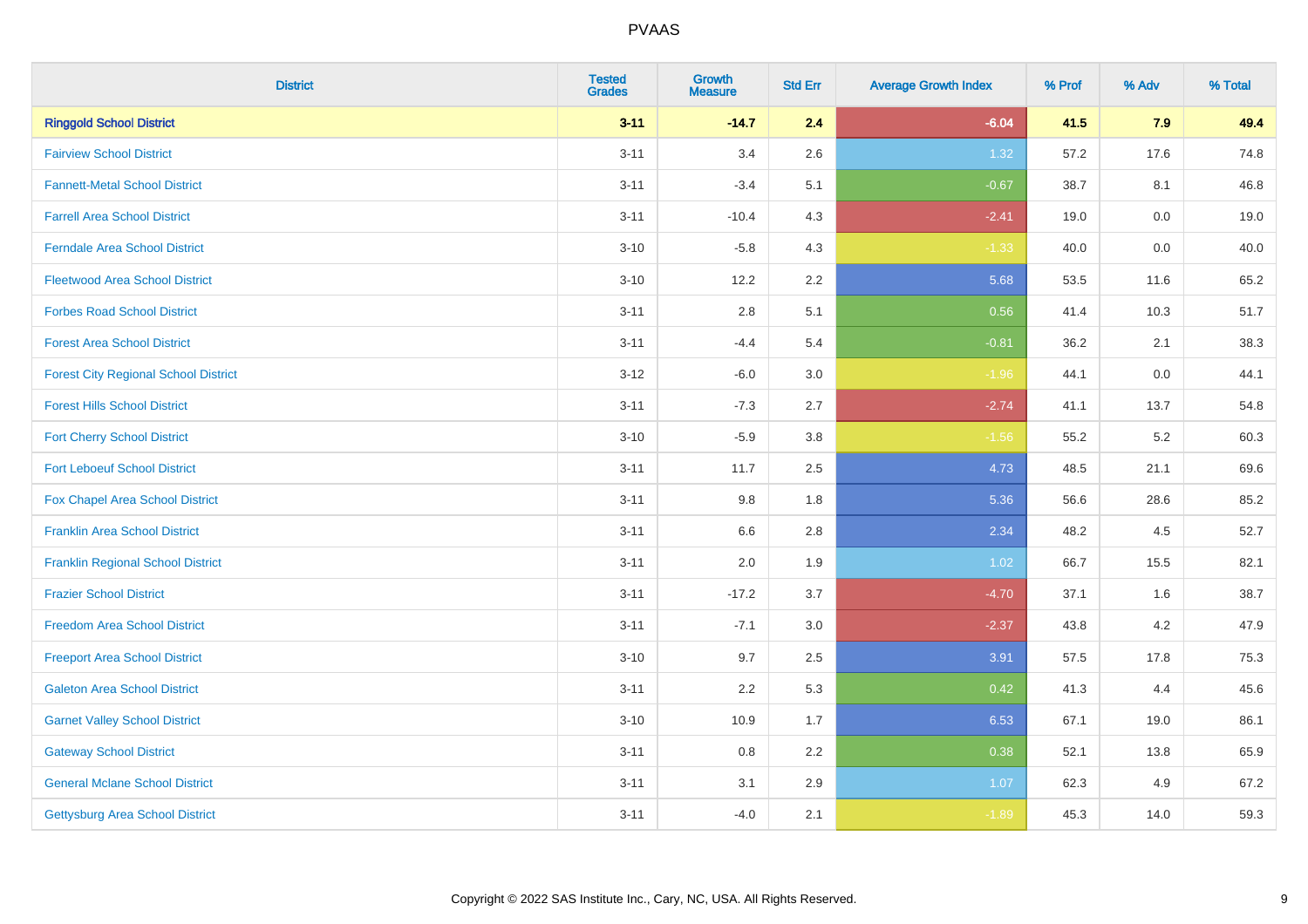| <b>District</b>                               | <b>Tested</b><br><b>Grades</b> | <b>Growth</b><br><b>Measure</b> | <b>Std Err</b> | <b>Average Growth Index</b> | % Prof | % Adv   | % Total |
|-----------------------------------------------|--------------------------------|---------------------------------|----------------|-----------------------------|--------|---------|---------|
| <b>Ringgold School District</b>               | $3 - 11$                       | $-14.7$                         | 2.4            | $-6.04$                     | 41.5   | 7.9     | 49.4    |
| <b>Gillingham Charter School</b>              | $3 - 11$                       | $-4.4$                          | 5.6            | $-0.77$                     | 20.8   | 8.3     | 29.2    |
| <b>Girard School District</b>                 | $3 - 11$                       | $-0.6$                          | 2.7            | $-0.22$                     | 53.9   | 15.6    | 69.6    |
| <b>Glendale School District</b>               | $3 - 10$                       | $-0.9$                          | 3.7            | $-0.24$                     | 50.0   | 5.4     | 55.4    |
| <b>Governor Mifflin School District</b>       | $3 - 11$                       | 4.1                             | 1.8            | 2.33                        | 42.5   | 7.2     | 49.7    |
| <b>Great Valley School District</b>           | $3 - 11$                       | 15.0                            | 1.9            | 7.98                        | 50.0   | 35.0    | 85.0    |
| <b>Greater Johnstown School District</b>      | $3 - 11$                       | $-3.1$                          | 2.6            | $-1.19$                     | 26.1   | $0.0\,$ | 26.1    |
| <b>Greater Latrobe School District</b>        | $3 - 11$                       | 0.6                             | 1.9            | 0.31                        | 55.5   | 14.1    | 69.5    |
| <b>Greater Nanticoke Area School District</b> | $3 - 12$                       | 11.2                            | 2.8            | 4.01                        | 38.0   | 12.4    | 50.4    |
| <b>Greencastle-Antrim School District</b>     | $3 - 11$                       | $-3.0$                          | $2.2\,$        | $-1.36$                     | 62.4   | 9.9     | 72.3    |
| <b>Greensburg Salem School District</b>       | $3 - 11$                       | $-4.4$                          | 2.4            | $-1.88$                     | 47.6   | 4.9     | 52.4    |
| <b>Greenville Area School District</b>        | $3 - 11$                       | 0.7                             | 2.9            | 0.26                        | 53.4   | 6.9     | 60.3    |
| <b>Greenwood School District</b>              | $3 - 11$                       | 15.9                            | 3.9            | 4.11                        | 50.0   | 25.0    | 75.0    |
| <b>Grove City Area School District</b>        | $3 - 12$                       | 5.1                             | 2.4            | 2.09                        | 36.4   | 16.5    | 52.8    |
| <b>Halifax Area School District</b>           | $3 - 11$                       | 4.7                             | 3.9            | 1.22                        | 61.5   | 9.6     | 71.2    |
| <b>Hamburg Area School District</b>           | $3 - 11$                       | 8.9                             | 2.5            | 3.63                        | 43.5   | 8.2     | 51.7    |
| <b>Hampton Township School District</b>       | $3 - 11$                       | 5.1                             | 2.2            | 2.35                        | 54.0   | 28.2    | 82.2    |
| <b>Hanover Area School District</b>           | $3 - 11$                       | 2.2                             | 4.6            | 0.48                        | 42.9   | 5.7     | 48.6    |
| <b>Hanover Public School District</b>         | $3 - 11$                       | 5.2                             | 2.8            | 1.83                        | 52.2   | 14.4    | 66.7    |
| <b>Harbor Creek School District</b>           | $3 - 11$                       | $-7.1$                          | 2.7            | $-2.67$                     | 48.8   | 15.2    | 64.0    |
| Harmony Area School District                  | $3 - 10$                       | 4.5                             | 6.3            | 0.72                        | 33.3   | 13.3    | 46.7    |
| <b>Harrisburg City School District</b>        | $3 - 11$                       | $-0.4$                          | 2.1            | $-0.19$                     | 15.1   | 0.4     | 15.5    |
| Hatboro-Horsham School District               | $3 - 11$                       | $-12.8$                         | 1.7            | $-7.47$                     | 45.6   | 7.2     | 52.8    |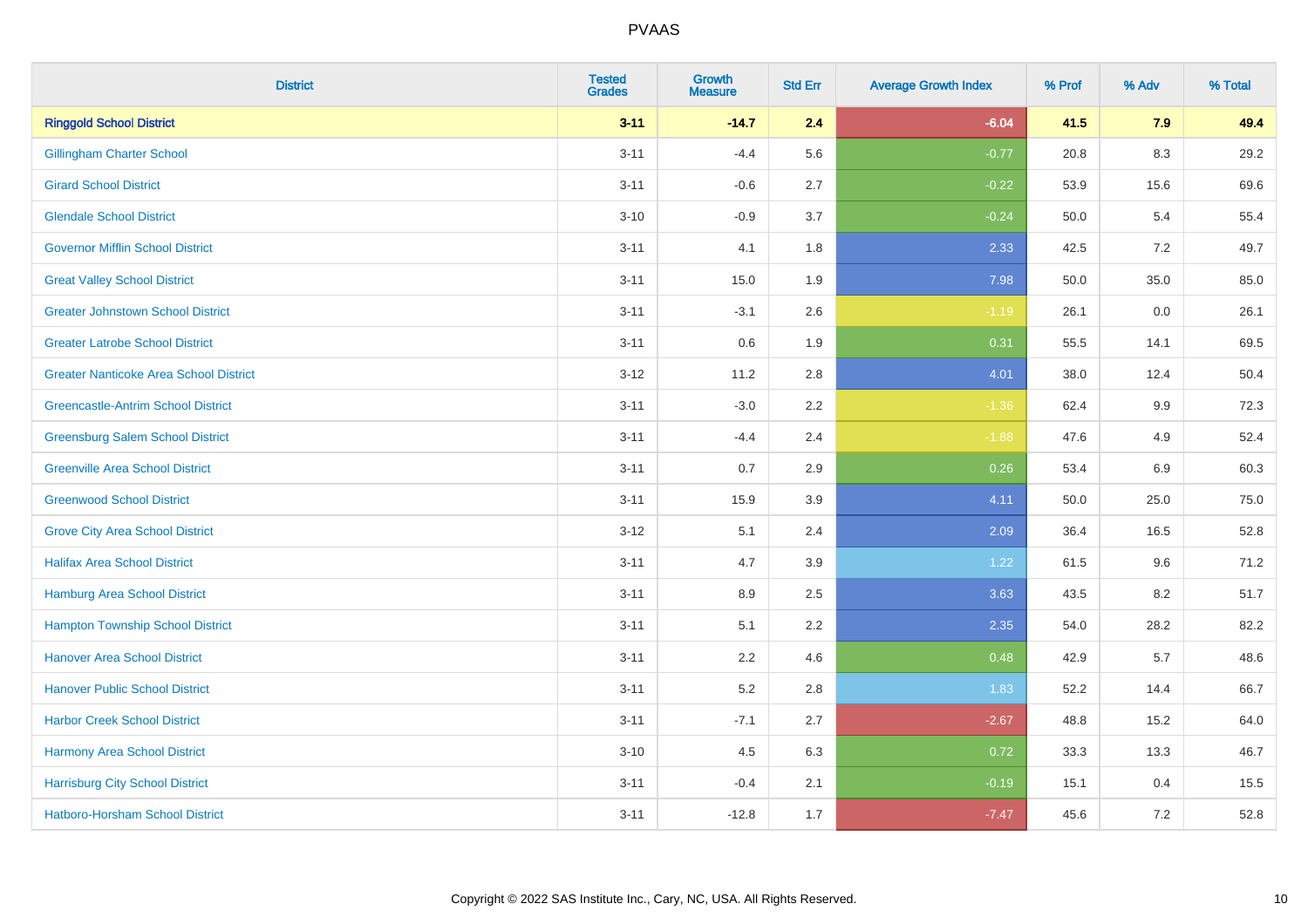| <b>District</b>                               | <b>Tested</b><br><b>Grades</b> | <b>Growth</b><br><b>Measure</b> | <b>Std Err</b> | <b>Average Growth Index</b> | % Prof | % Adv   | % Total |
|-----------------------------------------------|--------------------------------|---------------------------------|----------------|-----------------------------|--------|---------|---------|
| <b>Ringgold School District</b>               | $3 - 11$                       | $-14.7$                         | 2.4            | $-6.04$                     | 41.5   | 7.9     | 49.4    |
| <b>Haverford Township School District</b>     | $3 - 11$                       | 8.0                             | 1.5            | 5.27                        | 53.0   | 25.5    | 78.6    |
| <b>Hazleton Area School District</b>          | $3 - 11$                       | 9.6                             | 1.4            | 6.77                        | 45.0   | 7.8     | 52.9    |
| <b>Hempfield Area School District</b>         | $3 - 12$                       | 4.6                             | 1.6            | 2.86                        | 53.5   | 20.1    | 73.6    |
| <b>Hempfield School District</b>              | $3 - 11$                       | 0.1                             | 1.4            | 0.08                        | 58.2   | 9.9     | 68.2    |
| <b>Hermitage School District</b>              | $3 - 12$                       | 3.8                             | 2.4            | 1.60                        | 57.5   | 9.3     | 66.8    |
| <b>Highlands School District</b>              | $3 - 11$                       | $-7.4$                          | 2.7            | $-2.76$                     | 44.4   | 3.7     | 48.2    |
| <b>Hollidaysburg Area School District</b>     | $3 - 11$                       | 6.0                             | 2.1            | 2.88                        | 57.1   | 12.3    | 69.4    |
| <b>Homer-Center School District</b>           | $3 - 11$                       | 9.7                             | 3.6            | 2.70                        | 45.1   | 17.2    | 62.3    |
| Hope For Hyndman Charter School               | $3 - 11$                       | $-2.0$                          | 6.1            | $-0.32$                     | 33.3   | $0.0\,$ | 33.3    |
| <b>Hopewell Area School District</b>          | $3 - 11$                       | 2.6                             | 2.7            | 0.97                        | 58.4   | 4.0     | 62.4    |
| <b>Huntingdon Area School District</b>        | $3 - 11$                       | $-2.0$                          | 2.7            | $-0.72$                     | 36.8   | 10.3    | 47.0    |
| Imhotep Institute Charter High School         | $9 - 11$                       | $-5.3$                          | 5.8            | $-0.92$                     | 25.0   | $0.0\,$ | 25.0    |
| Indiana Area School District                  | $3 - 11$                       | $-5.3$                          | 2.3            | $-2.28$                     | 47.6   | 18.4    | 66.1    |
| <b>Innovative Arts Academy Charter School</b> | $6 - 11$                       | $-9.1$                          | 3.7            | $-2.44$                     | 9.5    | 0.0     | 9.5     |
| Insight PA Cyber Charter School               | $3 - 11$                       | 0.7                             | 5.7            | 0.12                        | 50.0   | 4.8     | 54.8    |
| <b>Interboro School District</b>              | $3-12$                         | $-7.3$                          | 2.1            | $-3.43$                     | 46.6   | 4.8     | 51.4    |
| <b>Iroquois School District</b>               | $3 - 11$                       | 13.1                            | 3.0            | 4.35                        | 48.2   | 7.8     | 56.0    |
| <b>Jamestown Area School District</b>         | $3 - 11$                       | 13.5                            | 4.2            | 3.19                        | 64.4   | 13.3    | 77.8    |
| Jeannette City School District                | $3 - 11$                       | $-4.3$                          | $3.8\,$        | $-1.13$                     | 46.7   | 7.5     | 54.2    |
| Jefferson County-Dubois AVTS                  | $9 - 11$                       | $-16.2$                         | 3.9            | $-4.16$                     | 23.0   | 0.0     | 23.0    |
| Jefferson-Morgan School District              | $3 - 10$                       | $-9.9$                          | 4.2            | $-2.35$                     | 43.8   | 4.2     | 47.9    |
| <b>Jenkintown School District</b>             | $3 - 11$                       | 12.5                            | 4.4            | 2.84                        | 54.6   | 29.6    | 84.1    |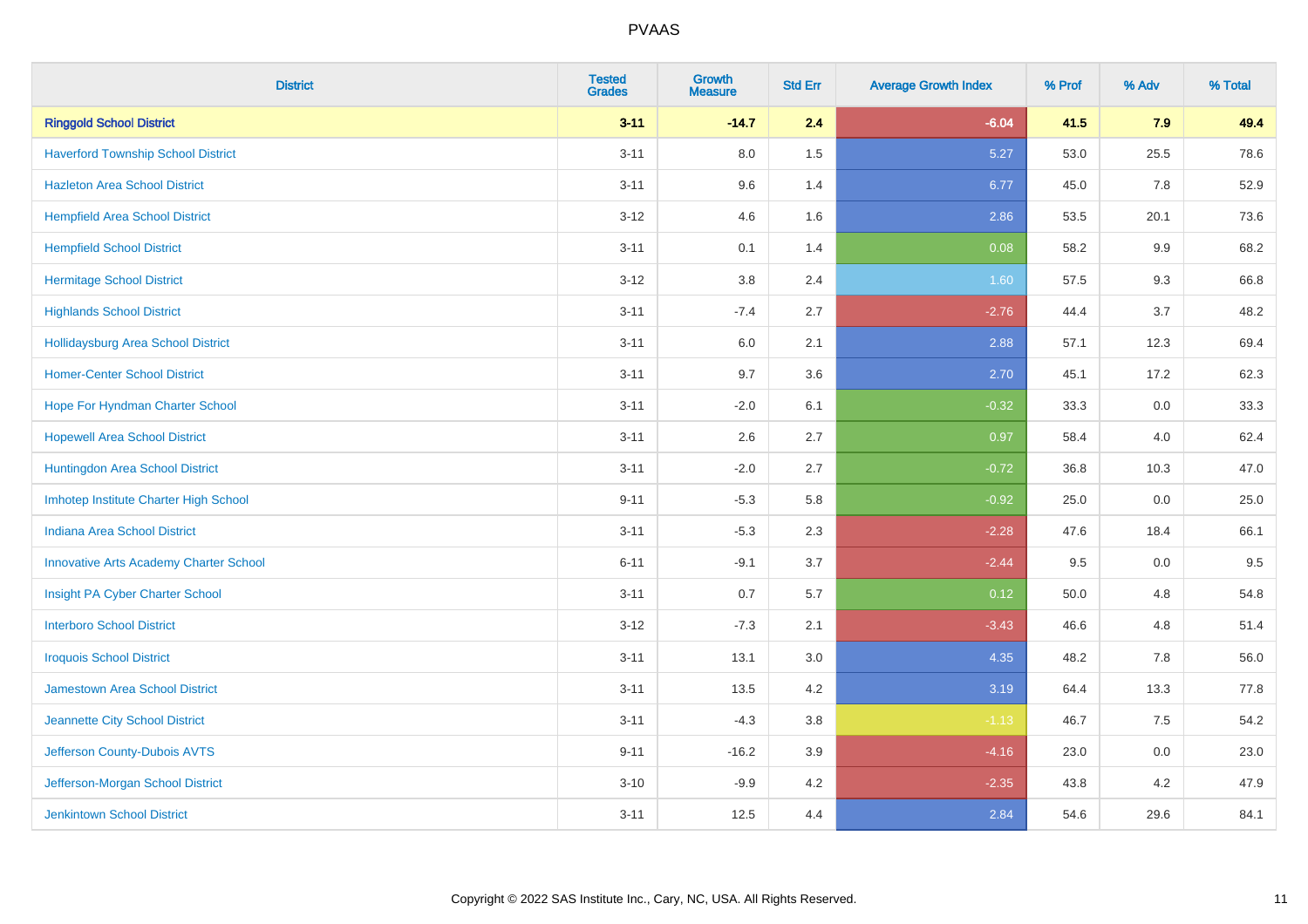| <b>District</b>                                 | <b>Tested</b><br><b>Grades</b> | <b>Growth</b><br><b>Measure</b> | <b>Std Err</b> | <b>Average Growth Index</b> | % Prof | % Adv | % Total |
|-------------------------------------------------|--------------------------------|---------------------------------|----------------|-----------------------------|--------|-------|---------|
| <b>Ringgold School District</b>                 | $3 - 11$                       | $-14.7$                         | 2.4            | $-6.04$                     | 41.5   | 7.9   | 49.4    |
| Jersey Shore Area School District               | $3 - 11$                       | 0.5                             | 2.6            | 0.21                        | 47.1   | 9.2   | 56.2    |
| Jim Thorpe Area School District                 | $3 - 11$                       | $-5.8$                          | 2.7            | $-2.19$                     | 33.3   | 7.4   | 40.7    |
| Johnsonburg Area School District                | $3 - 11$                       | $-14.1$                         | 3.9            | $-3.62$                     | 54.0   | 4.6   | 58.6    |
| <b>Juniata County School District</b>           | $3 - 12$                       | $-4.9$                          | 2.1            | $-2.26$                     | 38.5   | 2.9   | 41.4    |
| <b>Juniata Valley School District</b>           | $3 - 11$                       | $-3.9$                          | 3.5            | $-1.10$                     | 44.4   | 3.5   | 47.8    |
| <b>Kane Area School District</b>                | $3 - 10$                       | $-3.7$                          | 3.2            | $-1.17$                     | 39.5   | 9.9   | 49.4    |
| <b>Karns City Area School District</b>          | $3 - 11$                       | $-6.0$                          | 2.9            | $-2.03$                     | 53.1   | 8.3   | 61.5    |
| <b>Kennett Consolidated School District</b>     | $3 - 11$                       | 4.8                             | 1.8            | 2.61                        | 52.5   | 10.7  | 63.2    |
| <b>Keystone Central School District</b>         | $3 - 11$                       | $-5.1$                          | 2.0            | $-2.46$                     | 44.7   | 4.6   | 49.4    |
| <b>Keystone Education Center Charter School</b> | $3 - 12$                       | $-12.9$                         | 5.9            | $-2.19$                     | 28.0   | 0.0   | 28.0    |
| <b>Keystone Oaks School District</b>            | $3 - 11$                       | 5.5                             | 2.6            | 2.07                        | 53.2   | 12.1  | 65.4    |
| <b>Keystone School District</b>                 | $3 - 11$                       | 3.1                             | 3.3            | 0.94                        | 50.6   | 6.5   | 57.1    |
| <b>KIPP Dubois Charter School</b>               | $9 - 10$                       | 4.7                             | 3.3            | 1.40                        | 31.0   | 1.4   | 32.4    |
| <b>Kiski Area School District</b>               | $3 - 11$                       | $-3.7$                          | 2.0            | $-1.86$                     | 57.4   | 10.4  | 67.8    |
| <b>Kutztown Area School District</b>            | $3 - 12$                       | $-0.2$                          | 3.2            | $-0.05$                     | 55.4   | 13.3  | 68.7    |
| La Academia Partnership Charter School          | $6 - 11$                       | $-11.0$                         | 4.7            | $-2.34$                     | 6.8    | 0.0   | 6.8     |
| Lackawanna Trail School District                | $3 - 10$                       | $-21.7$                         | 3.5            | $-6.20$                     | 38.5   | 1.5   | 40.0    |
| <b>Lakeland School District</b>                 | $3 - 11$                       | 1.1                             | 2.8            | 0.38                        | 48.6   | 3.7   | 52.3    |
| Lake-Lehman School District                     | $3 - 11$                       | 10.8                            | 2.7            | 3.93                        | 55.3   | 7.9   | 63.2    |
| <b>Lakeview School District</b>                 | $3 - 11$                       | $-0.9$                          | 3.7            | $-0.24$                     | 60.3   | 3.2   | 63.5    |
| Lampeter-Strasburg School District              | $3 - 12$                       | $-8.6$                          | 2.0            | $-4.33$                     | 55.1   | 9.8   | 64.8    |
| <b>Lancaster School District</b>                | $3 - 12$                       | $-15.8$                         | 1.5            | $-10.90$                    | 14.6   | 2.3   | 16.9    |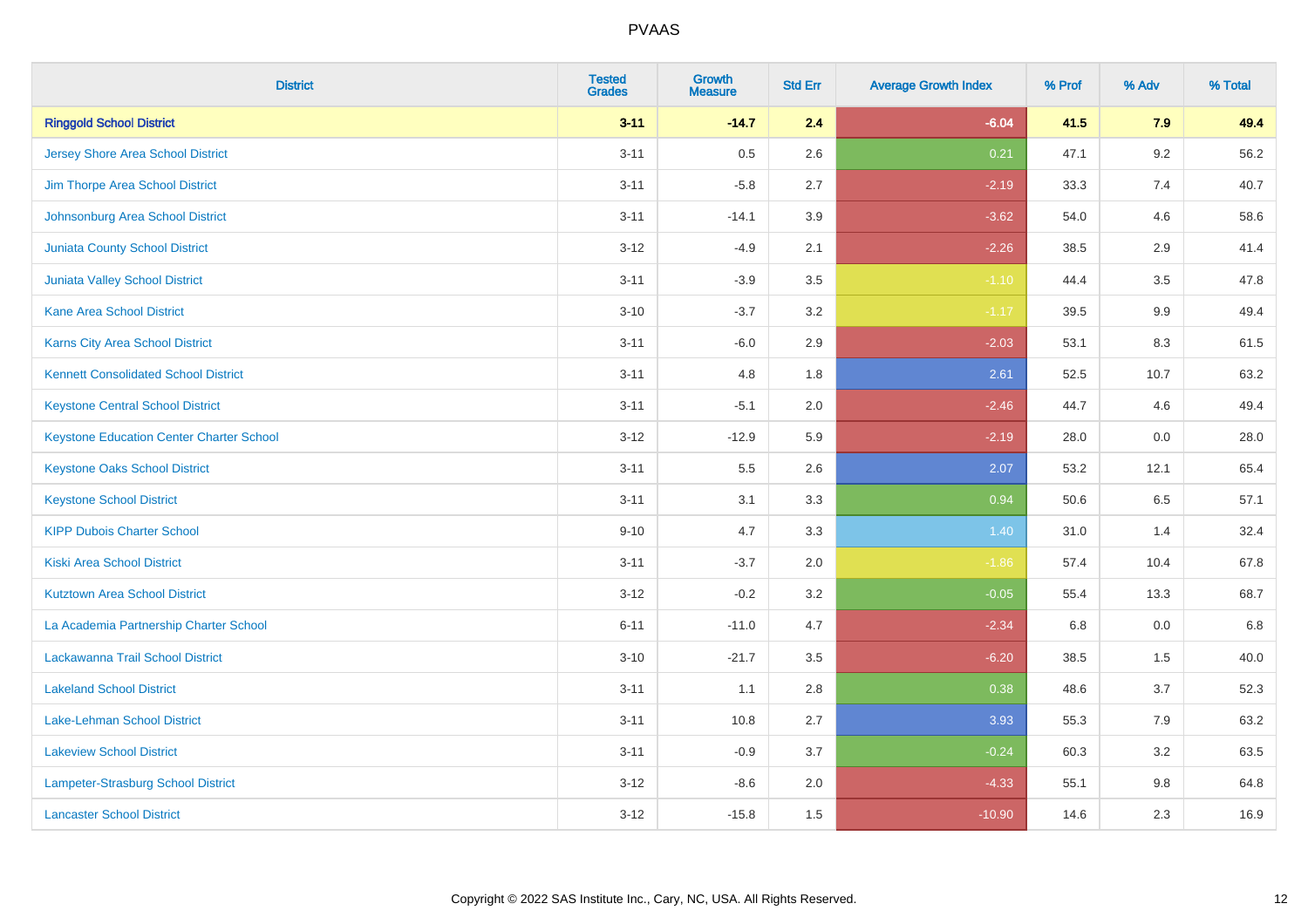| <b>District</b>                                    | <b>Tested</b><br><b>Grades</b> | Growth<br><b>Measure</b> | <b>Std Err</b> | <b>Average Growth Index</b> | % Prof | % Adv   | % Total |
|----------------------------------------------------|--------------------------------|--------------------------|----------------|-----------------------------|--------|---------|---------|
| <b>Ringgold School District</b>                    | $3 - 11$                       | $-14.7$                  | 2.4            | $-6.04$                     | 41.5   | 7.9     | 49.4    |
| <b>Laurel Highlands School District</b>            | $3 - 11$                       | 4.3                      | 2.4            | 1.81                        | 44.9   | $9.6\,$ | 54.5    |
| <b>Laurel School District</b>                      | $3 - 11$                       | 1.8                      | 3.1            | 0.59                        | 70.1   | 2.3     | 72.4    |
| <b>Lawrence County CTC</b>                         | $10 - 11$                      | $-21.7$                  | 3.6            | $-6.05$                     | 19.8   | $0.0\,$ | 19.8    |
| <b>Lebanon School District</b>                     | $3 - 11$                       | $-1.6$                   | 1.9            | $-0.80$                     | 24.4   | 2.6     | 27.0    |
| <b>Leechburg Area School District</b>              | $3 - 11$                       | 4.4                      | 4.0            | 1.09                        | 47.8   | 19.6    | 67.4    |
| Lehigh Career & Technical Institute                | $10 - 12$                      | 5.6                      | 5.6            | 0.99                        | 78.3   | 0.0     | 78.3    |
| Lehigh Valley Academy Regional Charter School      | $3 - 11$                       | 0.7                      | 2.3            | 0.32                        | 46.3   | 5.0     | 51.4    |
| Lehigh Valley Charter High School For The Arts     | $9 - 10$                       | 7.3                      | 2.6            | 2.82                        | 62.3   | 18.2    | 80.5    |
| <b>Lehighton Area School District</b>              | $3 - 11$                       | $-1.6$                   | 2.3            | $-0.70$                     | 51.1   | 5.6     | 56.7    |
| <b>Lewisburg Area School District</b>              | $3 - 11$                       | $-2.7$                   | 2.6            | $-1.03$                     | 57.0   | 18.5    | 75.6    |
| <b>Ligonier Valley School District</b>             | $3 - 11$                       | 4.2                      | 3.1            | 1.34                        | 59.1   | 10.3    | 69.5    |
| Lincoln Leadership Academy Charter School          | $3 - 12$                       | 14.2                     | 6.4            | 2.22                        | 23.5   | 0.0     | 23.5    |
| <b>Lincoln Park Performing Arts Charter School</b> | $7 - 11$                       | 3.6                      | 2.5            | 1.42                        | 59.6   | 14.7    | 74.3    |
| <b>Line Mountain School District</b>               | $3 - 11$                       | 4.1                      | 3.2            | 1.27                        | 52.9   | 9.2     | 62.1    |
| <b>Littlestown Area School District</b>            | $3 - 11$                       | 11.4                     | 2.5            | 4.62                        | 55.2   | 10.4    | 65.6    |
| <b>Lower Dauphin School District</b>               | $3 - 11$                       | 0.6                      | 1.9            | 0.33                        | 49.2   | 12.6    | 61.8    |
| <b>Lower Merion School District</b>                | $3 - 11$                       | 19.0                     | 1.3            | 14.93                       | 55.6   | 29.9    | 85.5    |
| <b>Lower Moreland Township School District</b>     | $3 - 11$                       | 2.0                      | 2.2            | 0.95                        | 62.8   | 17.0    | 79.8    |
| <b>Loyalsock Township School District</b>          | $3 - 12$                       | 4.2                      | 2.8            | 1.47                        | 54.3   | 2.1     | 56.4    |
| <b>Mahanoy Area School District</b>                | $3 - 10$                       | $-9.0$                   | 3.6            | $-2.49$                     | 26.2   | 1.6     | 27.9    |
| <b>Manheim Central School District</b>             | $3 - 11$                       | 2.1                      | 2.1            | 1.01                        | 53.2   | 11.6    | 64.8    |
| <b>Manheim Township School District</b>            | $3 - 12$                       | $-0.9$                   | 1.6            | $-0.58$                     | 53.2   | 15.5    | 68.7    |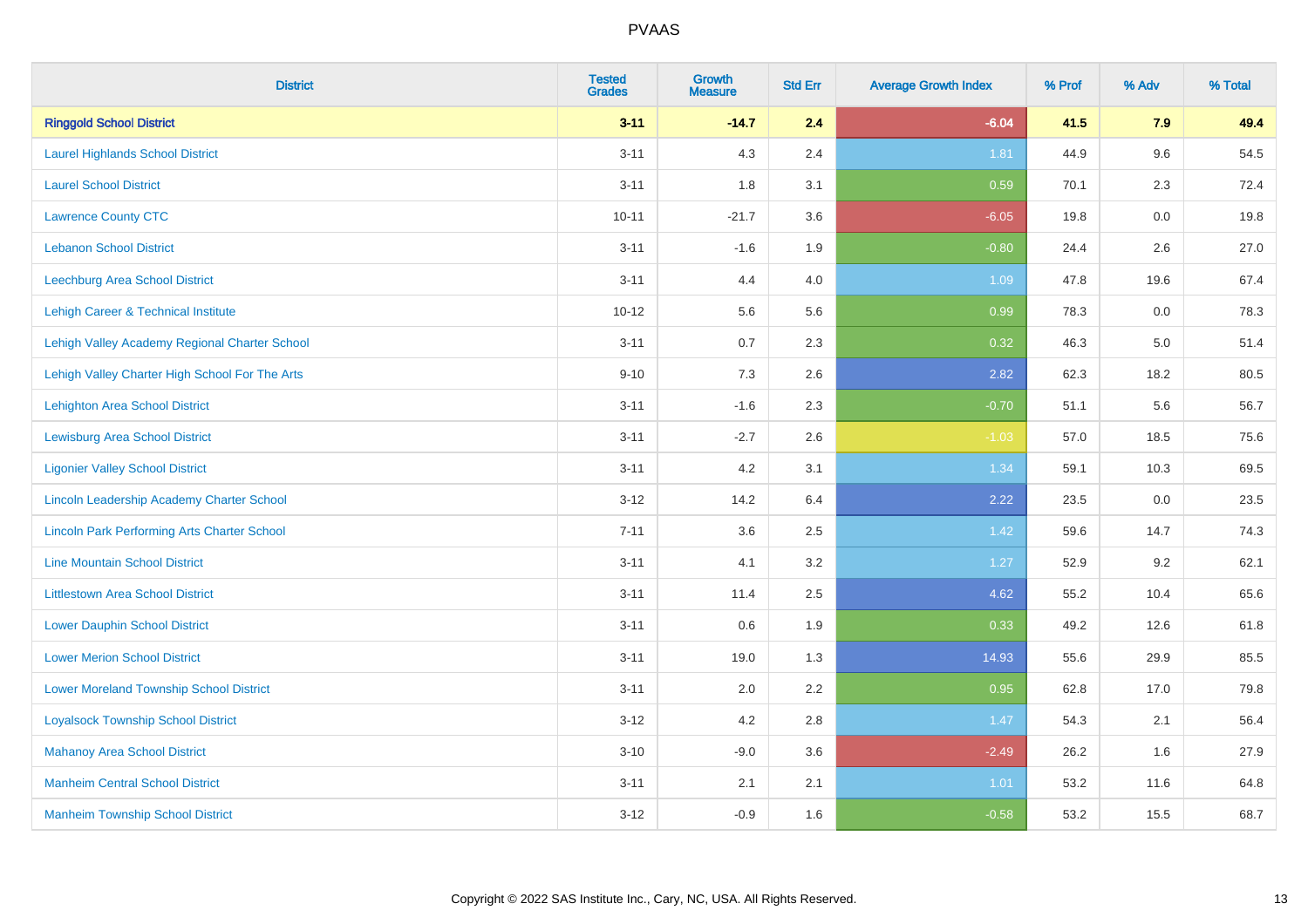| <b>District</b>                                | <b>Tested</b><br><b>Grades</b> | <b>Growth</b><br><b>Measure</b> | <b>Std Err</b> | <b>Average Growth Index</b> | % Prof | % Adv | % Total |
|------------------------------------------------|--------------------------------|---------------------------------|----------------|-----------------------------|--------|-------|---------|
| <b>Ringgold School District</b>                | $3 - 11$                       | $-14.7$                         | 2.4            | $-6.04$                     | 41.5   | 7.9   | 49.4    |
| <b>Marion Center Area School District</b>      | $3 - 10$                       | $-12.0$                         | 3.1            | $-3.87$                     | 33.7   | 1.1   | 34.8    |
| <b>Maritime Academy Charter School</b>         | $3 - 10$                       | $-11.4$                         | 3.5            | $-3.29$                     | 15.2   | 0.0   | 15.2    |
| <b>Marple Newtown School District</b>          | $3 - 11$                       | 2.0                             | 2.4            | 0.81                        | 57.6   | 12.8  | 70.4    |
| <b>Mars Area School District</b>               | $3 - 10$                       | 5.7                             | 2.1            | 2.75                        | 57.9   | 18.2  | 76.1    |
| <b>MaST Community Charter School</b>           | $3 - 10$                       | $-4.1$                          | 2.7            | $-1.52$                     | 44.0   | 9.5   | 53.4    |
| <b>MaST Community Charter School II</b>        | $3 - 10$                       | 4.4                             | 3.2            | 1.37                        | 28.4   | 3.4   | 31.8    |
| Mastery Charter High School-Lenfest Campus     | $7 - 11$                       | 2.5                             | 5.7            | 0.43                        | 40.0   | 0.0   | 40.0    |
| <b>Mastery Charter School - Gratz Campus</b>   | $7 - 10$                       | $-23.9$                         | 4.5            | $-5.29$                     | 2.9    | 0.0   | $2.9\,$ |
| <b>Mastery Charter School - Hardy Williams</b> | $3 - 11$                       | 11.4                            | 3.4            | 3.33                        | 44.3   | 5.7   | 50.0    |
| <b>Mastery Charter School - Pickett Campus</b> | $6 - 10$                       | 5.6                             | 5.7            | 1.00                        | 27.8   | 0.0   | 27.8    |
| Mastery Charter School - Shoemaker Campus      | $7 - 10$                       | 4.1                             | 3.0            | 1.34                        | 20.9   | 3.3   | 24.2    |
| <b>Mastery Charter School - Thomas Campus</b>  | $3 - 10$                       | 2.1                             | 6.2            | 0.33                        | 28.6   | 0.0   | 28.6    |
| <b>Mcguffey School District</b>                | $3 - 11$                       | 2.1                             | 2.6            | 0.81                        | 57.7   | 3.1   | 60.8    |
| <b>Mckeesport Area School District</b>         | $3 - 12$                       | 9.0                             | 2.4            | 3.72                        | 31.0   | 4.5   | 35.5    |
| Mechanicsburg Area School District             | $3 - 11$                       | 5.9                             | 1.8            | 3.29                        | 57.2   | 13.7  | 70.9    |
| <b>Mercer Area School District</b>             | $3 - 11$                       | $-0.2$                          | 3.3            | $-0.06$                     | 56.0   | 8.0   | 64.0    |
| <b>Methacton School District</b>               | $3 - 11$                       | 2.5                             | 1.7            | 1.43                        | 62.5   | 16.4  | 79.0    |
| Meyersdale Area School District                | $3 - 11$                       | 4.2                             | 4.0            | 1.07                        | 43.1   | 6.9   | 50.0    |
| <b>Mid Valley School District</b>              | $3 - 10$                       | $-1.7$                          | 3.0            | $-0.55$                     | 45.1   | 7.8   | 52.9    |
| <b>Middletown Area School District</b>         | $3 - 11$                       | $-5.3$                          | 2.6            | $-2.05$                     | 46.4   | 5.3   | 51.7    |
| <b>Midd-West School District</b>               | $3 - 11$                       | 10.3                            | 2.7            | 3.80                        | 58.0   | 13.4  | 71.4    |
| <b>Mifflin County School District</b>          | $3 - 11$                       | 9.1                             | 1.7            | 5.49                        | 47.1   | 6.7   | 53.8    |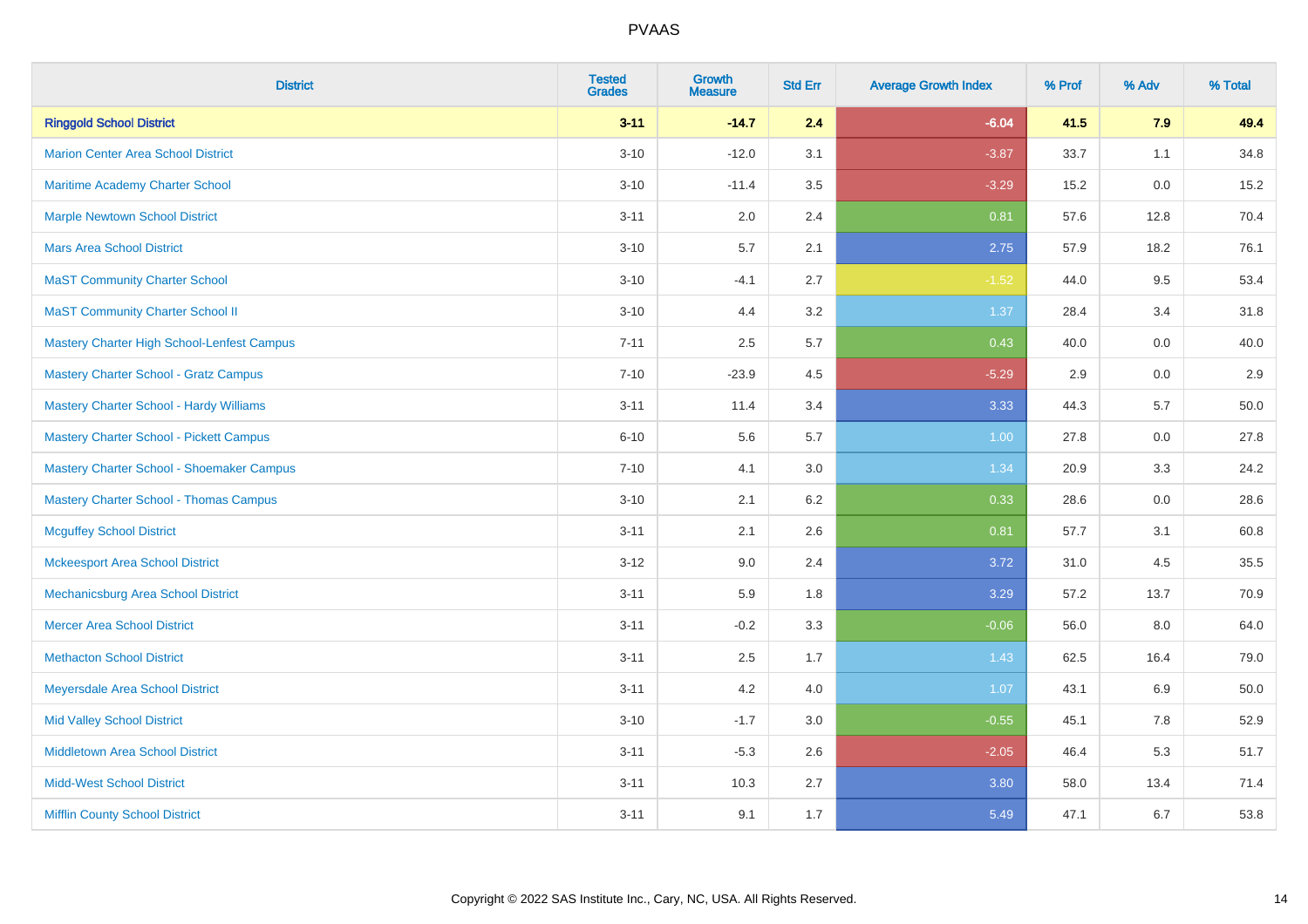| <b>District</b>                            | <b>Tested</b><br><b>Grades</b> | <b>Growth</b><br><b>Measure</b> | <b>Std Err</b> | <b>Average Growth Index</b> | % Prof | % Adv   | % Total |
|--------------------------------------------|--------------------------------|---------------------------------|----------------|-----------------------------|--------|---------|---------|
| <b>Ringgold School District</b>            | $3 - 11$                       | $-14.7$                         | 2.4            | $-6.04$                     | 41.5   | 7.9     | 49.4    |
| Mifflinburg Area School District           | $3 - 11$                       | $-15.8$                         | 2.5            | $-6.30$                     | 42.4   | $4.0\,$ | 46.4    |
| <b>Millcreek Township School District</b>  | $3 - 11$                       | 3.1                             | 1.5            | 2.06                        | 55.6   | 14.2    | 69.7    |
| <b>Millersburg Area School District</b>    | $3 - 11$                       | 6.2                             | 3.8            | 1.63                        | 51.8   | 7.4     | 59.3    |
| <b>Millville Area School District</b>      | $3 - 12$                       | $-0.9$                          | 4.7            | $-0.18$                     | 51.4   | 5.4     | 56.8    |
| <b>Milton Area School District</b>         | $3 - 11$                       | $-8.7$                          | 2.5            | $-3.52$                     | 45.4   | $6.9\,$ | 52.3    |
| <b>Minersville Area School District</b>    | $3 - 11$                       | $-14.4$                         | 3.7            | $-3.90$                     | 39.3   | 3.3     | 42.6    |
| <b>Mohawk Area School District</b>         | $3 - 11$                       | $-7.5$                          | 3.1            | $-2.45$                     | 49.4   | 11.0    | 60.4    |
| <b>Monessen City School District</b>       | $3 - 10$                       | 8.3                             | 4.5            | 1.85                        | 42.9   | 2.9     | 45.7    |
| <b>Moniteau School District</b>            | $3 - 11$                       | $-11.8$                         | 3.3            | $-3.56$                     | 50.0   | 6.3     | 56.3    |
| <b>Montgomery Area School District</b>     | $3 - 11$                       | 10.7                            | 3.6            | 2.96                        | 48.7   | 12.4    | 61.1    |
| <b>Montour School District</b>             | $3 - 11$                       | $-1.8$                          | 2.1            | $-0.88$                     | 61.4   | 15.1    | 76.5    |
| <b>Montoursville Area School District</b>  | $3 - 12$                       | 10.8                            | 2.5            | 4.24                        | 44.6   | 20.1    | 64.8    |
| <b>Montrose Area School District</b>       | $3 - 10$                       | $-5.5$                          | 3.0            | $-1.82$                     | 46.7   | 5.4     | 52.2    |
| Moon Area School District                  | $3 - 11$                       | 8.2                             | 1.9            | 4.25                        | 58.7   | 18.5    | 77.2    |
| Morrisville Borough School District        | $3 - 11$                       | 4.8                             | 4.3            | 1.10                        | 30.2   | 2.3     | 32.6    |
| <b>Moshannon Valley School District</b>    | $3 - 10$                       | $-7.0$                          | 3.4            | $-2.01$                     | 48.5   | 0.0     | 48.5    |
| <b>Mount Carmel Area School District</b>   | $3 - 11$                       | $-0.6$                          | 3.1            | $-0.18$                     | 45.3   | 2.1     | 47.4    |
| <b>Mount Pleasant Area School District</b> | $3 - 11$                       | $-5.0$                          | 2.6            | $-1.93$                     | 52.6   | 0.0     | 52.6    |
| <b>Mount Union Area School District</b>    | $3 - 10$                       | $-6.1$                          | 3.1            | $-1.97$                     | 32.2   | 3.4     | 35.6    |
| <b>Mountain View School District</b>       | $3 - 11$                       | 20.9                            | 3.5            | 5.91                        | 57.8   | 20.3    | 78.1    |
| Mt Lebanon School District                 | $3 - 11$                       | $-1.0$                          | 1.5            | $-0.70$                     | 61.9   | 24.0    | 85.9    |
| <b>Muhlenberg School District</b>          | $3 - 10$                       | 4.0                             | 1.9            | 2.10                        | 34.2   | 2.6     | 36.8    |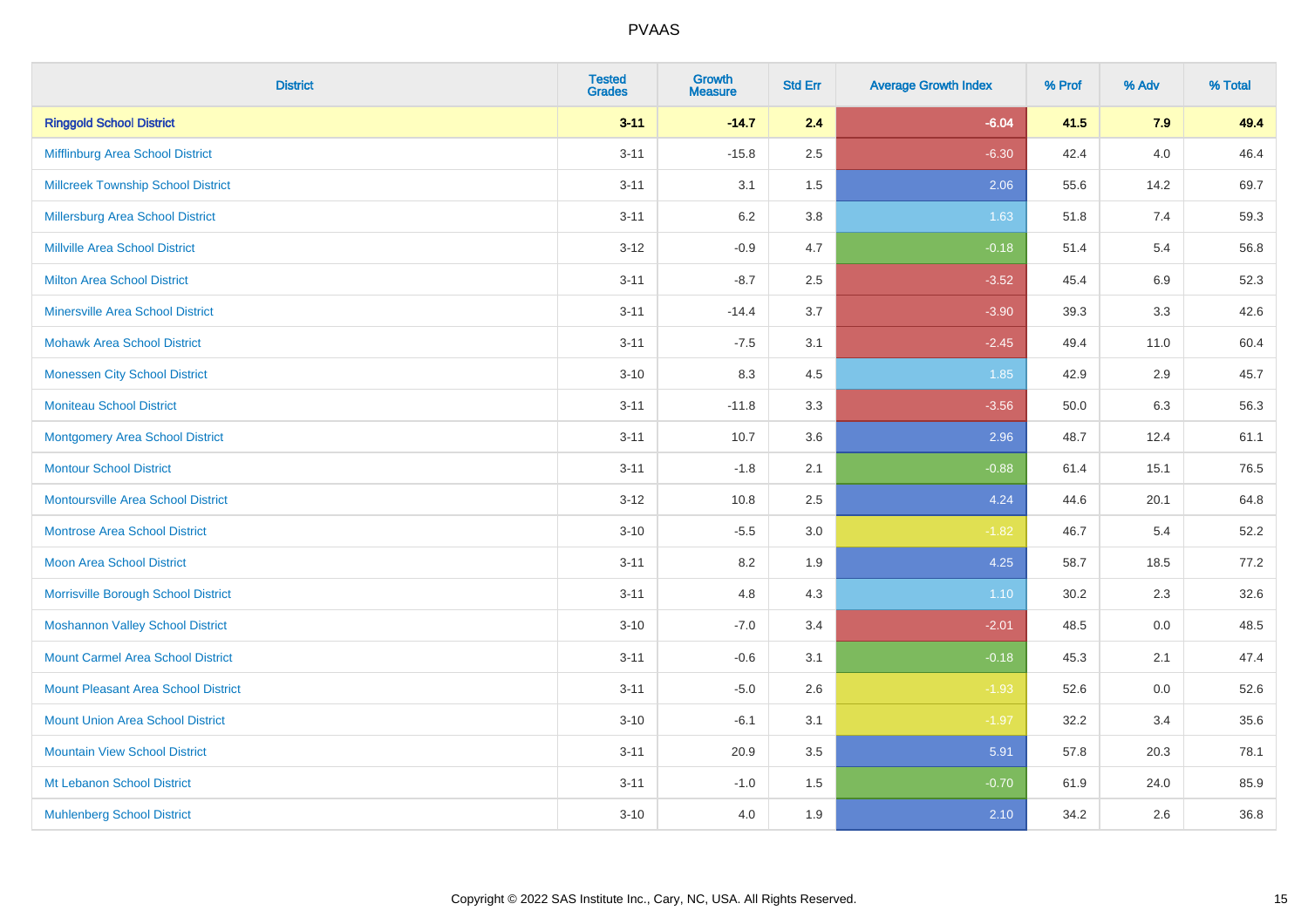| <b>District</b>                            | <b>Tested</b><br><b>Grades</b> | Growth<br><b>Measure</b> | <b>Std Err</b> | <b>Average Growth Index</b> | % Prof | % Adv   | % Total |
|--------------------------------------------|--------------------------------|--------------------------|----------------|-----------------------------|--------|---------|---------|
| <b>Ringgold School District</b>            | $3 - 11$                       | $-14.7$                  | 2.4            | $-6.04$                     | 41.5   | 7.9     | 49.4    |
| Multicultural Academy Charter School       | $9 - 11$                       | 9.5                      | 3.5            | 2.69                        | 22.0   | $0.0\,$ | 22.0    |
| <b>Muncy School District</b>               | $3 - 11$                       | $-8.1$                   | 3.7            | $-2.21$                     | 42.0   | 3.8     | 45.8    |
| <b>Nazareth Area School District</b>       | $3 - 11$                       | $-4.7$                   | 1.7            | $-2.82$                     | 59.2   | 9.9     | 69.0    |
| <b>Neshaminy School District</b>           | $3 - 11$                       | 4.0                      | 1.3            | 3.02                        | 58.7   | 9.5     | 68.2    |
| <b>Neshannock Township School District</b> | $3 - 10$                       | $-9.7$                   | 2.9            | $-3.34$                     | 62.4   | 5.6     | 67.9    |
| <b>New Brighton Area School District</b>   | $3 - 11$                       | 4.6                      | 3.1            | 1.47                        | 60.9   | 5.8     | 66.7    |
| <b>New Castle Area School District</b>     | $3 - 12$                       | $-6.4$                   | 2.4            | $-2.66$                     | 32.5   | 4.3     | 36.8    |
| <b>New Foundations Charter School</b>      | $3 - 11$                       | 5.4                      | 2.2            | 2.41                        | 47.2   | 2.5     | 49.8    |
| New Hope-Solebury School District          | $3 - 11$                       | 7.5                      | 2.9            | 2.57                        | 68.2   | 22.7    | 90.9    |
| New Kensington-Arnold School District      | $3 - 11$                       | $-0.4$                   | 3.8            | $-0.10$                     | 40.7   | 3.7     | 44.4    |
| <b>Newport School District</b>             | $3 - 12$                       | 1.4                      | 3.5            | 0.41                        | 51.5   | 10.3    | 61.8    |
| <b>Norristown Area School District</b>     | $3 - 12$                       | $-12.8$                  | 1.6            | $-7.98$                     | 23.5   | $2.3\,$ | 25.7    |
| North Allegheny School District            | $3 - 11$                       | 17.4                     | 1.3            | 13.52                       | 59.5   | 28.1    | 87.6    |
| North Clarion County School District       | $3 - 12$                       | 3.7                      | 4.3            | 0.85                        | 67.5   | 15.0    | 82.5    |
| <b>North East School District</b>          | $3 - 11$                       | $-9.3$                   | 3.1            | $-3.02$                     | 62.6   | 14.4    | 77.0    |
| <b>North Hills School District</b>         | $3 - 11$                       | $-1.8$                   | 1.8            | $-0.96$                     | 59.1   | 14.1    | 73.2    |
| <b>North Penn School District</b>          | $3 - 11$                       | 9.1                      | 1.1            | 8.36                        | 55.8   | 17.0    | 72.8    |
| North Pocono School District               | $3 - 11$                       | $-2.3$                   | 3.4            | $-0.68$                     | 52.0   | 16.4    | 68.5    |
| North Schuylkill School District           | $3 - 11$                       | $-1.0$                   | 2.4            | $-0.42$                     | 41.8   | 5.1     | 46.8    |
| <b>North Star School District</b>          | $3 - 11$                       | $-8.7$                   | 3.5            | $-2.51$                     | 47.8   | 6.0     | 53.7    |
| Northampton Area School District           | $3 - 11$                       | 4.0                      | 1.6            | 2.51                        | 52.3   | 10.8    | 63.1    |
| <b>Northeast Bradford School District</b>  | $3 - 10$                       | $-3.1$                   | 4.0            | $-0.78$                     | 33.9   | 3.4     | 37.3    |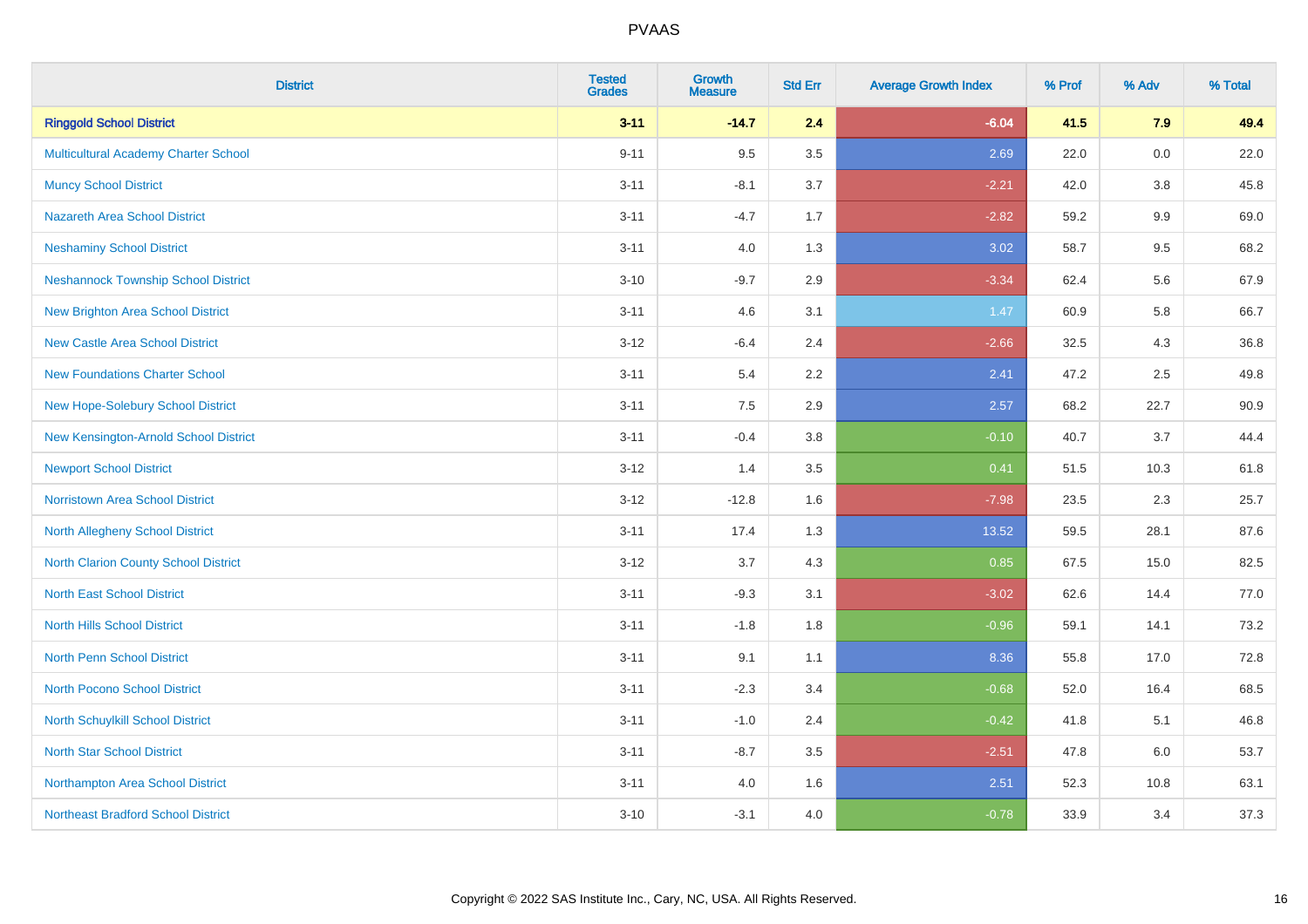| <b>District</b>                          | <b>Tested</b><br><b>Grades</b> | <b>Growth</b><br><b>Measure</b> | <b>Std Err</b> | <b>Average Growth Index</b> | % Prof | % Adv | % Total  |
|------------------------------------------|--------------------------------|---------------------------------|----------------|-----------------------------|--------|-------|----------|
| <b>Ringgold School District</b>          | $3 - 11$                       | $-14.7$                         | 2.4            | $-6.04$                     | 41.5   | 7.9   | 49.4     |
| <b>Northeastern York School District</b> | $3 - 11$                       | 5.9                             | 2.0            | 3.03                        | 51.1   | 16.6  | 67.6     |
| Northern Bedford County School District  | $3 - 11$                       | 16.5                            | 3.6            | 4.58                        | 51.7   | 20.0  | 71.7     |
| <b>Northern Cambria School District</b>  | $3 - 11$                       | 10.0                            | 3.3            | 3.04                        | 47.4   | 5.1   | 52.6     |
| Northern Lebanon School District         | $3 - 11$                       | 0.4                             | 2.5            | 0.15                        | 28.0   | 3.0   | 31.0     |
| Northern Lehigh School District          | $3 - 12$                       | $-10.4$                         | 2.7            | $-3.82$                     | 28.0   | 9.3   | 37.3     |
| <b>Northern Potter School District</b>   | $3 - 12$                       | $-13.1$                         | 4.6            | $-2.84$                     | 37.5   | 0.0   | 37.5     |
| Northern Tioga School District           | $3 - 12$                       | $-7.5$                          | 2.8            | $-2.64$                     | 54.0   | 1.2   | 55.2     |
| Northern York County School District     | $3 - 11$                       | 15.6                            | 2.0            | 7.98                        | 57.4   | 11.5  | 68.8     |
| <b>Northgate School District</b>         | $3 - 11$                       | 6.3                             | 3.6            | 1.73                        | 53.3   | 16.7  | 70.0     |
| <b>Northwest Area School District</b>    | $3 - 10$                       | $-10.0$                         | 3.8            | $-2.59$                     | 34.6   | 7.3   | 41.8     |
| Northwestern Lehigh School District      | $3 - 11$                       | 2.2                             | 2.3            | 0.93                        | 53.3   | 9.7   | 63.0     |
| Northwestern School District             | $3 - 11$                       | $-24.9$                         | 3.5            | $-7.13$                     | 42.6   | 2.9   | 45.6     |
| <b>Norwin School District</b>            | $3 - 11$                       | 18.0                            | 1.7            | 10.37                       | 58.5   | 27.0  | 85.4     |
| Octorara Area School District            | $3 - 11$                       | 9.1                             | 2.4            | 3.82                        | 52.1   | 8.5   | 60.6     |
| Oil City Area School District            | $3 - 11$                       | $-2.9$                          | 2.6            | $-1.08$                     | 44.4   | 5.8   | $50.2\,$ |
| <b>Old Forge School District</b>         | $3 - 12$                       | $-5.9$                          | 3.4            | $-1.73$                     | 52.9   | 7.1   | 60.0     |
| <b>Oley Valley School District</b>       | $3 - 11$                       | $-0.4$                          | 2.8            | $-0.15$                     | 43.1   | 12.9  | 56.0     |
| <b>Oswayo Valley School District</b>     | $3 - 12$                       | 8.5                             | 5.0            | 1.68                        | 50.0   | 16.7  | 66.7     |
| <b>Otto-Eldred School District</b>       | $3 - 11$                       | $-0.7$                          | 4.2            | $-0.15$                     | 56.2   | 6.2   | 62.5     |
| <b>Owen J Roberts School District</b>    | $3 - 11$                       | $-12.3$                         | 1.6            | $-7.61$                     | 57.0   | 11.9  | 69.0     |
| <b>Oxford Area School District</b>       | $3 - 11$                       | $-4.3$                          | 1.9            | $-2.26$                     | 41.3   | 8.0   | 49.3     |
| <b>Palisades School District</b>         | $3 - 11$                       | $-8.7$                          | 2.8            | $-3.06$                     | 53.8   | 6.7   | 60.5     |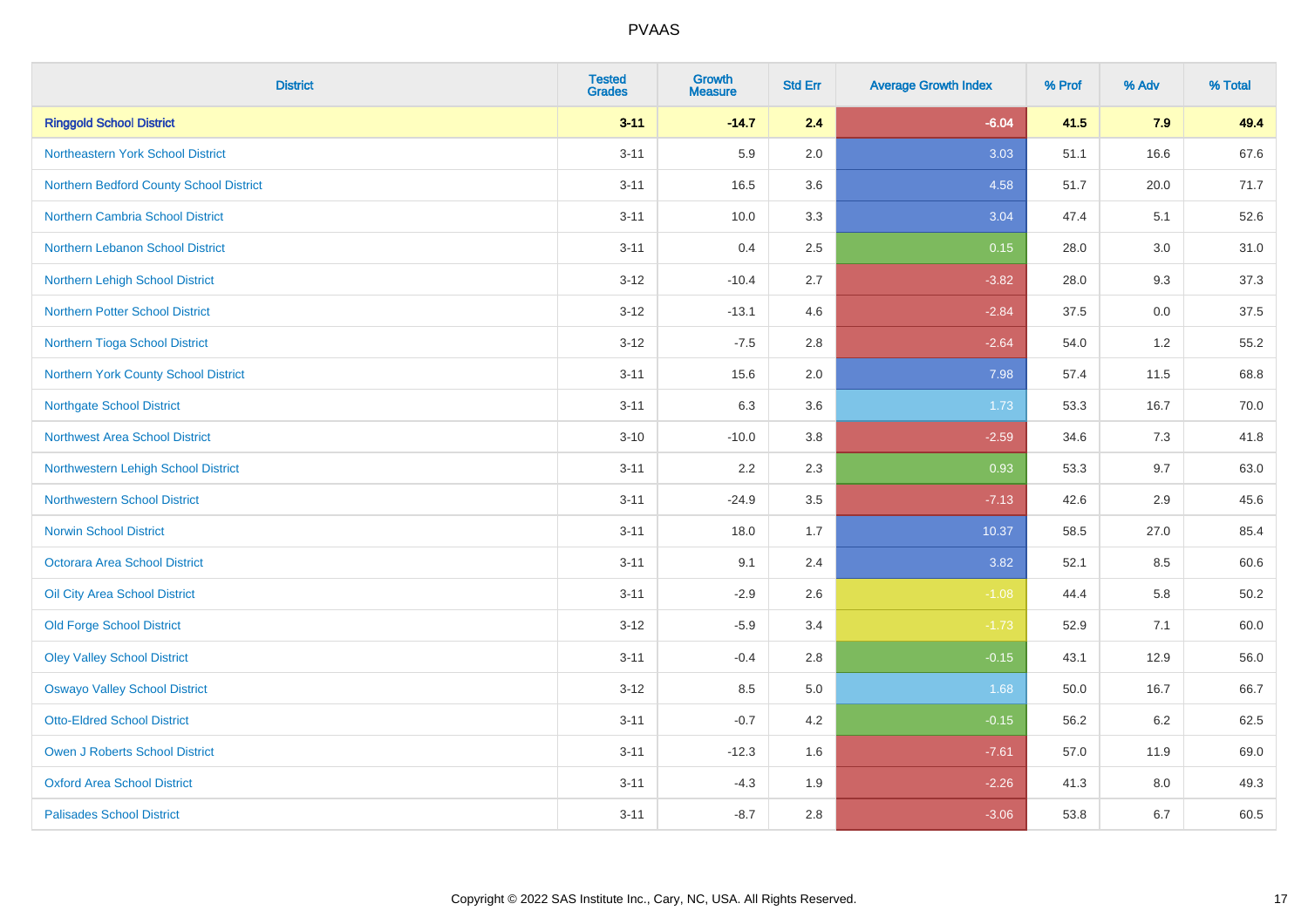| <b>District</b>                               | <b>Tested</b><br><b>Grades</b> | <b>Growth</b><br><b>Measure</b> | <b>Std Err</b> | <b>Average Growth Index</b> | % Prof | % Adv   | % Total |
|-----------------------------------------------|--------------------------------|---------------------------------|----------------|-----------------------------|--------|---------|---------|
| <b>Ringgold School District</b>               | $3 - 11$                       | $-14.7$                         | 2.4            | $-6.04$                     | 41.5   | 7.9     | 49.4    |
| <b>Palmerton Area School District</b>         | $3 - 11$                       | $-1.2$                          | 3.0            | $-0.39$                     | 57.4   | 5.0     | 62.4    |
| Palmyra Area School District                  | $3 - 11$                       | 5.6                             | 1.9            | 2.96                        | 56.4   | 15.6    | 72.0    |
| <b>Panther Valley School District</b>         | $3 - 12$                       | $-0.6$                          | 3.3            | $-0.19$                     | 47.9   | 4.3     | 52.1    |
| <b>Parkland School District</b>               | $3 - 11$                       | 5.3                             | 1.2            | 4.30                        | 58.0   | 22.3    | 80.4    |
| Pen Argyl Area School District                | $3-12$                         | 9.2                             | 2.7            | 3.46                        | 50.0   | 12.6    | 62.6    |
| Penn Cambria School District                  | $3 - 11$                       | $-0.0$                          | 2.7            | $-0.01$                     | 61.5   | 7.7     | 69.2    |
| <b>Penn Hills School District</b>             | $3 - 11$                       | $-7.6$                          | 2.6            | $-2.94$                     | 33.1   | 0.7     | 33.8    |
| <b>Penn Manor School District</b>             | $3 - 11$                       | $-0.4$                          | 1.6            | $-0.25$                     | 51.9   | 12.6    | 64.5    |
| <b>Penncrest School District</b>              | $3 - 11$                       | 5.7                             | 2.2            | 2.57                        | 47.2   | 7.1     | 54.3    |
| Penn-Delco School District                    | $3 - 11$                       | $-6.8$                          | 1.9            | $-3.51$                     | 46.6   | 3.2     | 49.8    |
| <b>Pennridge School District</b>              | $3 - 10$                       | $-16.8$                         | 1.4            | $-11.59$                    | 46.8   | 8.0     | 54.9    |
| <b>Penns Manor Area School District</b>       | $3-12$                         | $-17.0$                         | 3.7            | $-4.52$                     | 29.7   | 3.1     | 32.8    |
| Penns Valley Area School District             | $3-12$                         | 14.0                            | 2.9            | 4.80                        | 41.9   | 23.1    | 65.0    |
| <b>Pennsbury School District</b>              | $3 - 11$                       | 11.7                            | 1.5            | 7.90                        | 60.1   | 21.3    | 81.3    |
| Pennsylvania Cyber Charter School             | $3 - 11$                       | 11.6                            | 1.5            | 7.54                        | 46.3   | $5.0\,$ | 51.3    |
| Pennsylvania Distance Learning Charter School | $3-12$                         | 9.3                             | 4.2            | 2.22                        | 42.2   | 3.1     | 45.3    |
| Pennsylvania Leadership Charter School        | $3 - 11$                       | 4.6                             | 2.2            | 2.13                        | 55.4   | 11.2    | 66.7    |
| Pennsylvania Virtual Charter School           | $3 - 11$                       | 11.8                            | 3.5            | 3.37                        | 56.5   | 11.1    | 67.6    |
| <b>Penn-Trafford School District</b>          | $3 - 11$                       | 13.4                            | 1.7            | 7.87                        | 62.3   | 21.9    | 84.2    |
| People For People Charter School              | $3 - 12$                       | 13.3                            | 5.5            | 2.43                        | 13.5   | 0.0     | 13.5    |
| <b>Pequea Valley School District</b>          | $3 - 11$                       | $-5.8$                          | 3.2            | $-1.80$                     | 39.8   | 9.1     | 48.9    |
| <b>Perkiomen Valley School District</b>       | $3 - 11$                       | $-3.5$                          | 1.6            | $-2.18$                     | 53.8   | 13.4    | 67.2    |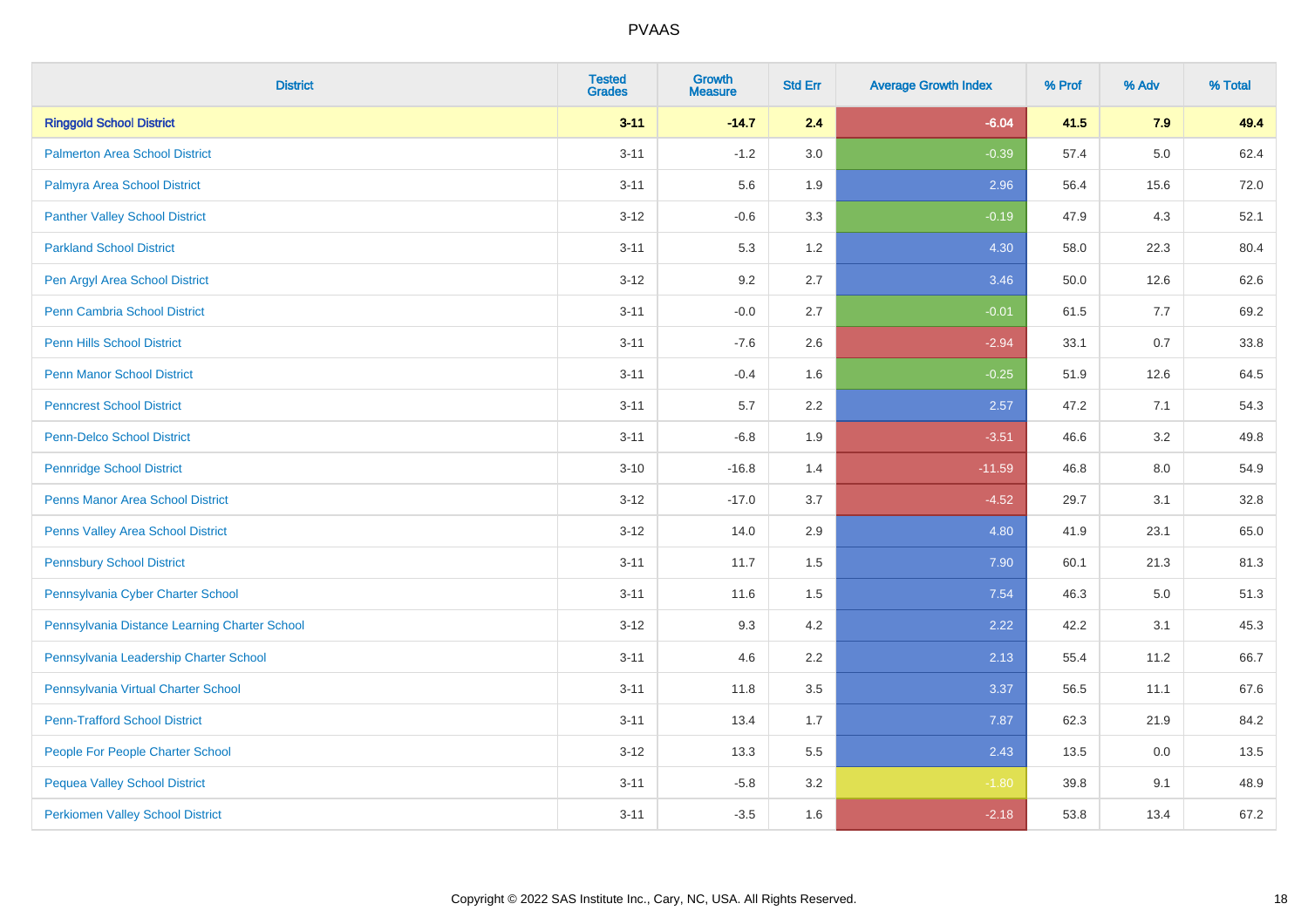| <b>District</b>                                                       | <b>Tested</b><br><b>Grades</b> | <b>Growth</b><br><b>Measure</b> | <b>Std Err</b> | <b>Average Growth Index</b> | % Prof | % Adv | % Total |
|-----------------------------------------------------------------------|--------------------------------|---------------------------------|----------------|-----------------------------|--------|-------|---------|
| <b>Ringgold School District</b>                                       | $3 - 11$                       | $-14.7$                         | 2.4            | $-6.04$                     | 41.5   | 7.9   | 49.4    |
| Perseus House Charter School Of Excellence                            | $6 - 11$                       | $-5.2$                          | 3.0            | $-1.72$                     | 16.5   | 0.0   | 16.5    |
| <b>Peters Township School District</b>                                | $3 - 11$                       | 5.0                             | 1.8            | 2.76                        | 59.8   | 26.1  | 85.9    |
| Philadelphia Academy Charter School                                   | $3 - 11$                       | $-8.9$                          | 2.9            | $-3.04$                     | 50.5   | 2.9   | 53.4    |
| Philadelphia City School District                                     | $3 - 12$                       | 7.5                             | 0.6            | 12.64                       | 38.4   | 7.0   | 45.4    |
| Philadelphia Electrical & Tech Charter High School                    | $10 - 10$                      | $-0.5$                          | 2.9            | $-0.15$                     | 8.8    | 0.0   | 8.8     |
| Philipsburg-Osceola Area School District                              | $3 - 11$                       | $-24.8$                         | 3.3            | $-7.43$                     | 19.7   | 2.6   | 22.4    |
| <b>Phoenixville Area School District</b>                              | $3 - 11$                       | $-1.7$                          | 2.1            | $-0.83$                     | 59.9   | 10.6  | 70.5    |
| <b>Pine Grove Area School District</b>                                | $3 - 11$                       | $-7.7$                          | 2.9            | $-2.66$                     | 42.3   | 7.7   | 50.0    |
| <b>Pine-Richland School District</b>                                  | $3 - 11$                       | 11.5                            | 1.8            | 6.31                        | 60.6   | 24.4  | 85.0    |
| <b>Pittsburgh School District</b>                                     | $3 - 11$                       | $-3.3$                          | 1.1            | $-3.04$                     | 33.9   | 8.2   | 42.1    |
| <b>Pittston Area School District</b>                                  | $3 - 11$                       | $-10.1$                         | 5.6            | $-1.80$                     | 38.1   | 9.5   | 47.6    |
| <b>Pleasant Valley School District</b>                                | $3 - 11$                       | 3.1                             | 2.0            | 1.57                        | 57.2   | 5.5   | 62.8    |
| <b>Plum Borough School District</b>                                   | $3 - 11$                       | $-11.3$                         | 2.2            | $-5.19$                     | 51.1   | 9.0   | 60.1    |
| Pocono Mountain School District                                       | $3 - 12$                       | $6.8\,$                         | 1.5            | 4.62                        | 45.8   | 5.0   | 50.7    |
| <b>Port Allegany School District</b>                                  | $3 - 11$                       | 4.4                             | 3.6            | 1.21                        | 28.1   | 9.4   | 37.5    |
| <b>Portage Area School District</b>                                   | $3 - 10$                       | $-8.1$                          | 3.6            | $-2.26$                     | 40.6   | 9.4   | 50.0    |
| <b>Pottsgrove School District</b>                                     | $3 - 11$                       | 2.8                             | 2.0            | 1.35                        | 44.0   | 10.0  | 53.9    |
| <b>Pottstown School District</b>                                      | $3 - 12$                       | $-4.0$                          | 2.4            | $-1.68$                     | 29.8   | 1.2   | 31.0    |
| <b>Pottsville Area School District</b>                                | $3 - 12$                       | 4.4                             | 2.3            | 1.94                        | 44.8   | 5.4   | 50.2    |
| Preparatory Charter School Of Mathematics, Science, Tech, And Careers | $9 - 10$                       | $-4.0$                          | 2.5            | $-1.59$                     | 15.0   | 0.0   | 15.0    |
| Propel Charter School - Braddock Hills                                | $3 - 11$                       | $-13.6$                         | 3.6            | $-3.81$                     | 9.7    | 1.6   | 11.3    |
| <b>Propel Charter School-Homestead</b>                                | $3 - 11$                       | $-11.7$                         | 4.1            | $-2.84$                     | 15.9   | 0.0   | 15.9    |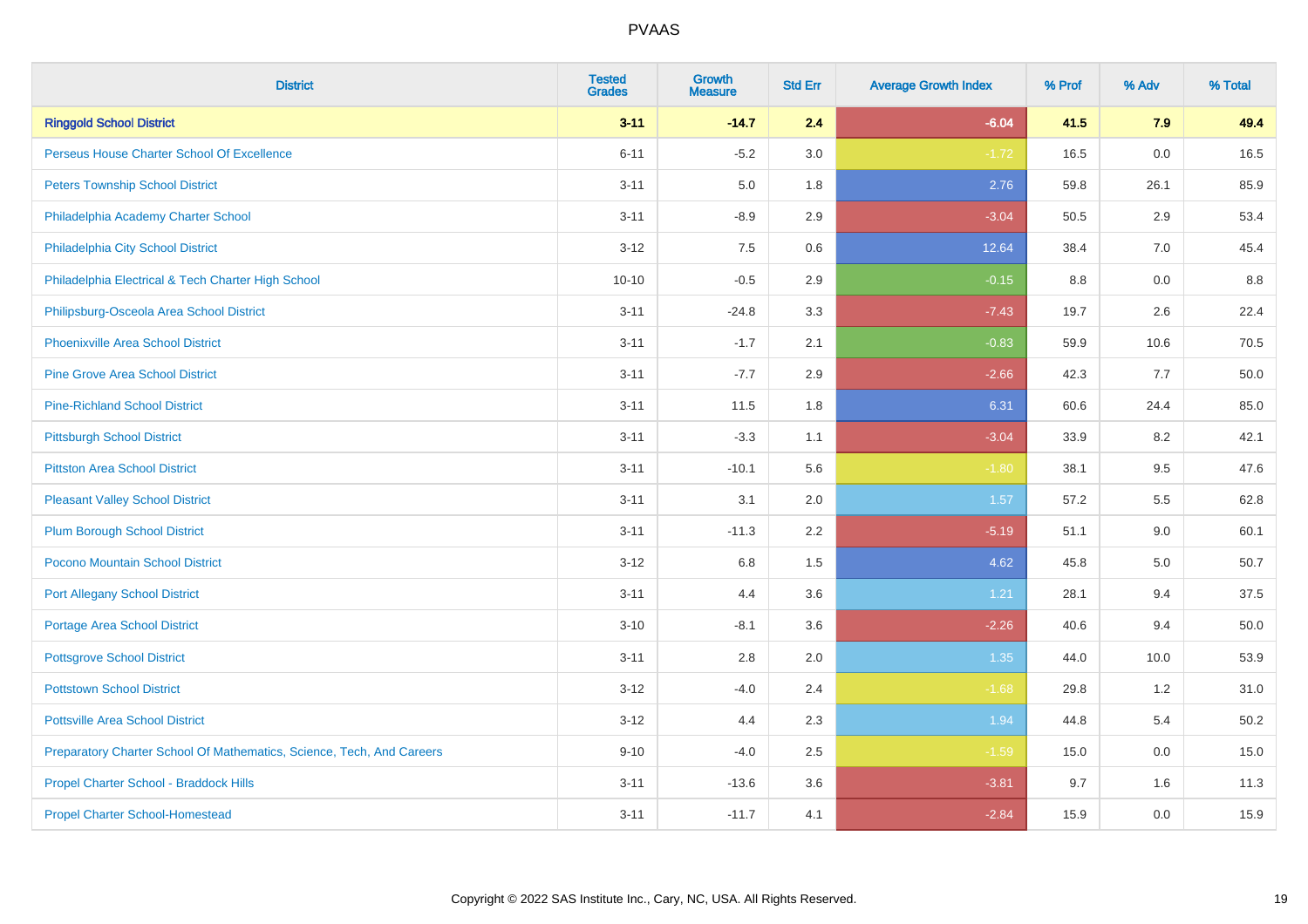| <b>District</b>                                | <b>Tested</b><br><b>Grades</b> | <b>Growth</b><br><b>Measure</b> | <b>Std Err</b> | <b>Average Growth Index</b> | % Prof | % Adv | % Total |
|------------------------------------------------|--------------------------------|---------------------------------|----------------|-----------------------------|--------|-------|---------|
| <b>Ringgold School District</b>                | $3 - 11$                       | $-14.7$                         | 2.4            | $-6.04$                     | 41.5   | 7.9   | 49.4    |
| <b>Propel Charter School-Montour</b>           | $3 - 10$                       | $-10.7$                         | 3.9            | $-2.71$                     | 13.7   | 0.0   | 13.7    |
| <b>Punxsutawney Area School District</b>       | $3 - 11$                       | 4.2                             | 2.9            | 1.45                        | 55.0   | 5.5   | 60.6    |
| <b>Purchase Line School District</b>           | $3 - 12$                       | 1.7                             | 3.5            | 0.47                        | 43.1   | 5.4   | 48.5    |
| <b>Quaker Valley School District</b>           | $3 - 11$                       | $-2.8$                          | 2.6            | $-1.08$                     | 55.2   | 13.2  | 68.4    |
| <b>Quakertown Community School District</b>    | $3 - 12$                       | $-4.4$                          | 1.6            | $-2.70$                     | 56.5   | 10.0  | 66.6    |
| <b>Radnor Township School District</b>         | $3 - 12$                       | $1.0\,$                         | 2.1            | 0.50                        | 65.0   | 23.2  | 88.2    |
| <b>Reach Cyber Charter School</b>              | $3 - 11$                       | 8.1                             | 4.7            | 1.72                        | 42.4   | 4.6   | 47.0    |
| <b>Reading School District</b>                 | $3 - 11$                       | 10.1                            | 1.4            | 7.25                        | 24.7   | 2.4   | 27.2    |
| <b>Redbank Valley School District</b>          | $3 - 11$                       | $-9.5$                          | 3.4            | $-2.77$                     | 31.5   | 4.9   | 36.4    |
| Renaissance Academy Charter School             | $3 - 11$                       | 8.3                             | 3.3            | 2.54                        | 45.6   | 22.8  | 68.4    |
| <b>Reynolds School District</b>                | $3 - 10$                       | 0.5                             | 3.4            | 0.16                        | 52.1   | 7.0   | 59.2    |
| <b>Richland School District</b>                | $3 - 11$                       | 6.7                             | 2.9            | 2.33                        | 62.2   | 19.2  | 81.4    |
| <b>Ridgway Area School District</b>            | $3 - 11$                       | $-14.5$                         | 4.1            | $-3.56$                     | 49.0   | 9.8   | 58.8    |
| <b>Ridley School District</b>                  | $3 - 12$                       | 10.0                            | 1.6            | 6.10                        | 45.6   | 8.2   | 53.8    |
| <b>Ringgold School District</b>                | $3 - 11$                       | $-14.7$                         | 2.4            | $-6.04$                     | 41.5   | 7.9   | 49.4    |
| <b>Riverside Beaver County School District</b> | $3 - 11$                       | $-14.0$                         | 3.0            | $-4.64$                     | 49.4   | 8.8   | 58.2    |
| <b>Riverside School District</b>               | $3 - 11$                       | $-3.2$                          | 3.0            | $-1.09$                     | 43.0   | 9.0   | 52.0    |
| <b>Riverview School District</b>               | $3 - 11$                       | $-4.6$                          | 3.8            | $-1.20$                     | 57.9   | 15.8  | 73.7    |
| <b>Roberto Clemente Charter School</b>         | $3 - 12$                       | 2.2                             | 4.9            | 0.45                        | 27.5   | 5.0   | 32.5    |
| <b>Rochester Area School District</b>          | $3 - 11$                       | $-13.2$                         | 4.6            | $-2.89$                     | 19.5   | 1.3   | 20.8    |
| <b>Rose Tree Media School District</b>         | $3 - 10$                       | $-25.6$                         | 2.4            | $-10.76$                    | 54.8   | 6.4   | 61.2    |
| Saint Marys Area School District               | $3 - 11$                       | 7.8                             | 2.6            | 3.04                        | 57.0   | 8.2   | 65.2    |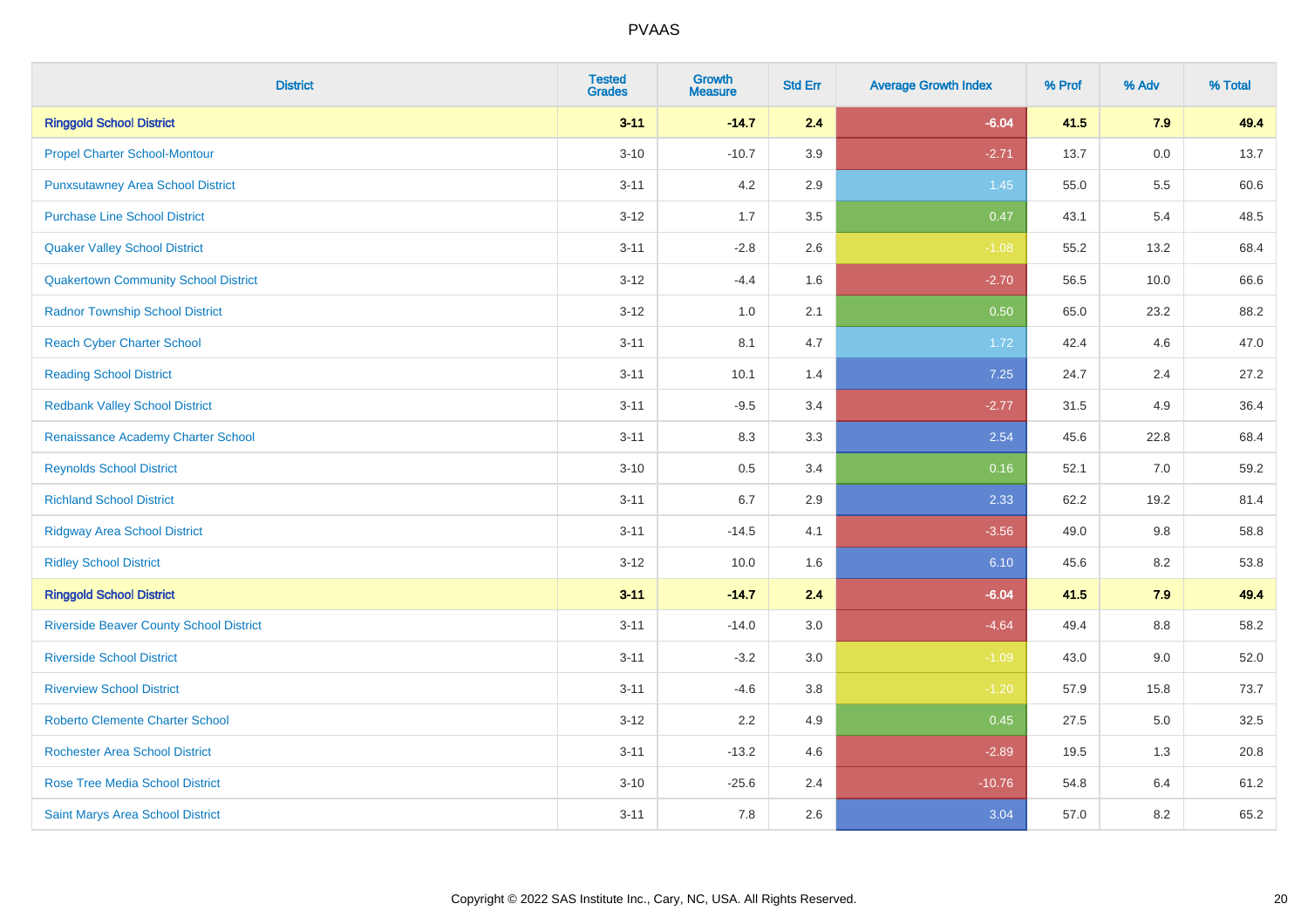| <b>District</b>                               | <b>Tested</b><br><b>Grades</b> | <b>Growth</b><br><b>Measure</b> | <b>Std Err</b> | <b>Average Growth Index</b> | % Prof | % Adv   | % Total |
|-----------------------------------------------|--------------------------------|---------------------------------|----------------|-----------------------------|--------|---------|---------|
| <b>Ringgold School District</b>               | $3 - 11$                       | $-14.7$                         | 2.4            | $-6.04$                     | 41.5   | 7.9     | 49.4    |
| <b>Salisbury Township School District</b>     | $3 - 11$                       | 6.3                             | 3.6            | 1.77                        | 46.2   | $6.6\,$ | 52.8    |
| Salisbury-Elk Lick School District            | $3 - 11$                       | $-13.5$                         | 5.9            | $-2.30$                     | 27.8   | 0.0     | 27.8    |
| <b>Saucon Valley School District</b>          | $3 - 11$                       | 14.7                            | 2.5            | 5.98                        | 48.7   | 20.2    | 69.0    |
| <b>Sayre Area School District</b>             | $3 - 11$                       | 11.2                            | 3.5            | 3.20                        | 52.2   | 7.5     | 59.7    |
| <b>School Lane Charter School</b>             | $3 - 11$                       | 12.4                            | 3.6            | 3.43                        | 59.1   | 9.8     | 68.9    |
| Schuylkill Haven Area School District         | $3 - 11$                       | $-15.3$                         | 3.1            | $-4.87$                     | 49.7   | 2.4     | 52.1    |
| <b>Schuylkill Valley School District</b>      | $3 - 11$                       | 1.4                             | 2.5            | 0.56                        | 55.1   | 10.2    | 65.3    |
| <b>Scranton School District</b>               | $3 - 12$                       | $-2.9$                          | 2.4            | $-1.22$                     | 45.6   | 3.6     | 49.1    |
| Selinsgrove Area School District              | $3 - 12$                       | 8.3                             | 2.3            | 3.54                        | 56.8   | 10.0    | 66.8    |
| <b>Seneca Valley School District</b>          | $3 - 11$                       | $-1.4$                          | 1.4            | $-0.99$                     | 57.2   | 11.4    | 68.6    |
| <b>Shade-Central City School District</b>     | $3 - 11$                       | $-5.9$                          | 4.6            | $-1.28$                     | 27.8   | 0.0     | 27.8    |
| <b>Shaler Area School District</b>            | $3 - 11$                       | $-0.8$                          | 1.9            | $-0.43$                     | 49.1   | 9.6     | 58.7    |
| <b>Shamokin Area School District</b>          | $3 - 11$                       | $-7.7$                          | 4.8            | $-1.60$                     | 38.1   | 3.2     | 41.3    |
| <b>Shanksville-Stonycreek School District</b> | $3 - 10$                       | 7.0                             | 5.9            | 1.20                        | 64.7   | 17.6    | 82.4    |
| <b>Sharon City School District</b>            | $3 - 11$                       | 4.9                             | 2.6            | 1.87                        | 48.2   | 5.3     | 53.4    |
| <b>Sharpsville Area School District</b>       | $3 - 11$                       | $-1.4$                          | 3.5            | $-0.40$                     | 55.2   | 13.4    | 68.7    |
| <b>Shenandoah Valley School District</b>      | $3 - 11$                       | 9.7                             | 3.9            | 2.49                        | 28.3   | 5.0     | 33.3    |
| Shenango Area School District                 | $3 - 11$                       | $-2.6$                          | 3.3            | $-0.79$                     | 50.6   | 13.9    | 64.6    |
| <b>Shikellamy School District</b>             | $3 - 10$                       | $-22.3$                         | 2.5            | $-8.92$                     | 33.3   | 6.1     | 39.5    |
| Shippensburg Area School District             | $3 - 11$                       | 9.3                             | 1.9            | 4.84                        | 53.1   | 10.2    | 63.3    |
| <b>Slippery Rock Area School District</b>     | $3 - 11$                       | $-6.3$                          | 2.5            | $-2.51$                     | 56.2   | 9.5     | 65.7    |
| <b>Smethport Area School District</b>         | $3 - 12$                       | 0.6                             | 3.9            | 0.15                        | 37.0   | 1.8     | 38.9    |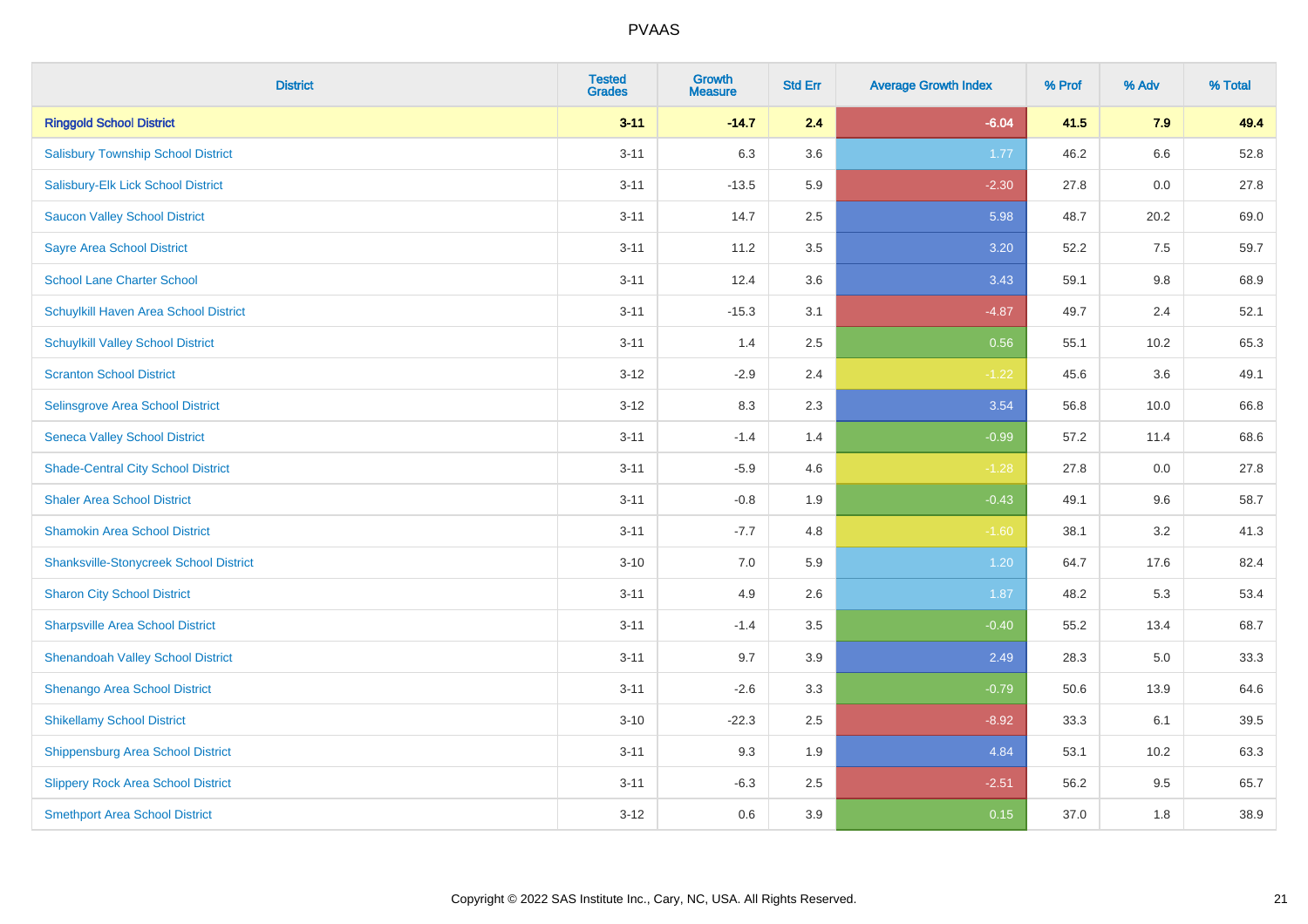| <b>District</b>                            | <b>Tested</b><br><b>Grades</b> | Growth<br><b>Measure</b> | <b>Std Err</b> | <b>Average Growth Index</b> | % Prof | % Adv | % Total |
|--------------------------------------------|--------------------------------|--------------------------|----------------|-----------------------------|--------|-------|---------|
| <b>Ringgold School District</b>            | $3 - 11$                       | $-14.7$                  | 2.4            | $-6.04$                     | 41.5   | 7.9   | 49.4    |
| <b>Solanco School District</b>             | $3 - 11$                       | $-11.0$                  | 2.0            | $-5.55$                     | 41.6   | 4.5   | 46.1    |
| <b>Somerset Area School District</b>       | $3 - 11$                       | $-4.4$                   | 2.3            | $-1.93$                     | 44.4   | 14.9  | 59.3    |
| <b>Souderton Area School District</b>      | $3 - 11$                       | 12.4                     | 1.5            | 8.28                        | 61.7   | 15.2  | 76.9    |
| South Allegheny School District            | $3 - 11$                       | $-8.8$                   | 3.2            | $-2.70$                     | 40.5   | 0.0   | 40.5    |
| <b>South Butler County School District</b> | $3 - 10$                       | 3.9                      | 2.5            | 1.54                        | 53.1   | 16.6  | 69.7    |
| South Eastern School District              | $3 - 11$                       | 0.9                      | 2.4            | 0.39                        | 54.8   | 6.6   | 61.4    |
| South Fayette Township School District     | $3 - 11$                       | 1.7                      | 2.0            | 0.88                        | 61.0   | 26.5  | 87.6    |
| <b>South Park School District</b>          | $3 - 11$                       | $-11.3$                  | 2.7            | $-4.23$                     | 53.5   | 13.7  | 67.3    |
| South Side Area School District            | $3 - 11$                       | $-1.6$                   | 3.3            | $-0.48$                     | 50.0   | 6.8   | 56.8    |
| <b>South Western School District</b>       | $3 - 12$                       | 3.9                      | 1.9            | 2.08                        | 60.2   | 8.1   | 68.3    |
| South Williamsport Area School District    | $3 - 10$                       | $-5.7$                   | 2.5            | $-2.30$                     | 45.5   | 4.5   | 50.0    |
| <b>Southeastern Greene School District</b> | $3 - 10$                       | 3.3                      | 4.6            | 0.72                        | 57.6   | 6.1   | 63.6    |
| Southern Columbia Area School District     | $3 - 11$                       | $-14.6$                  | 3.0            | $-4.92$                     | 55.0   | 4.0   | 59.0    |
| <b>Southern Fulton School District</b>     | $3 - 11$                       | $-23.7$                  | 4.4            | $-5.37$                     | 34.2   | 10.5  | 44.7    |
| Southern Huntingdon County School District | $3 - 11$                       | $-12.9$                  | 3.2            | $-3.98$                     | 32.5   | 2.5   | 35.0    |
| Southern Lehigh School District            | $3 - 11$                       | $-0.4$                   | 2.3            | $-0.17$                     | 66.1   | 11.9  | 78.0    |
| Southern Tioga School District             | $3 - 11$                       | $-11.5$                  | 2.7            | $-4.25$                     | 47.8   | 6.4   | 54.3    |
| Southern York County School District       | $3 - 11$                       | 14.2                     | 2.1            | 6.91                        | 55.1   | 18.1  | 73.1    |
| <b>Southmoreland School District</b>       | $3 - 11$                       | $-8.3$                   | 3.6            | $-2.32$                     | 56.8   | 7.2   | 64.0    |
| <b>Spring Cove School District</b>         | $3 - 11$                       | 3.4                      | 2.5            | 1.33                        | 47.8   | 12.7  | 60.4    |
| <b>Spring Grove Area School District</b>   | $3 - 11$                       | 5.6                      | 2.1            | 2.68                        | 55.1   | 15.0  | 70.1    |
| <b>Springfield School District</b>         | $3 - 11$                       | 13.8                     | 1.7            | 7.99                        | 60.9   | 21.5  | 82.4    |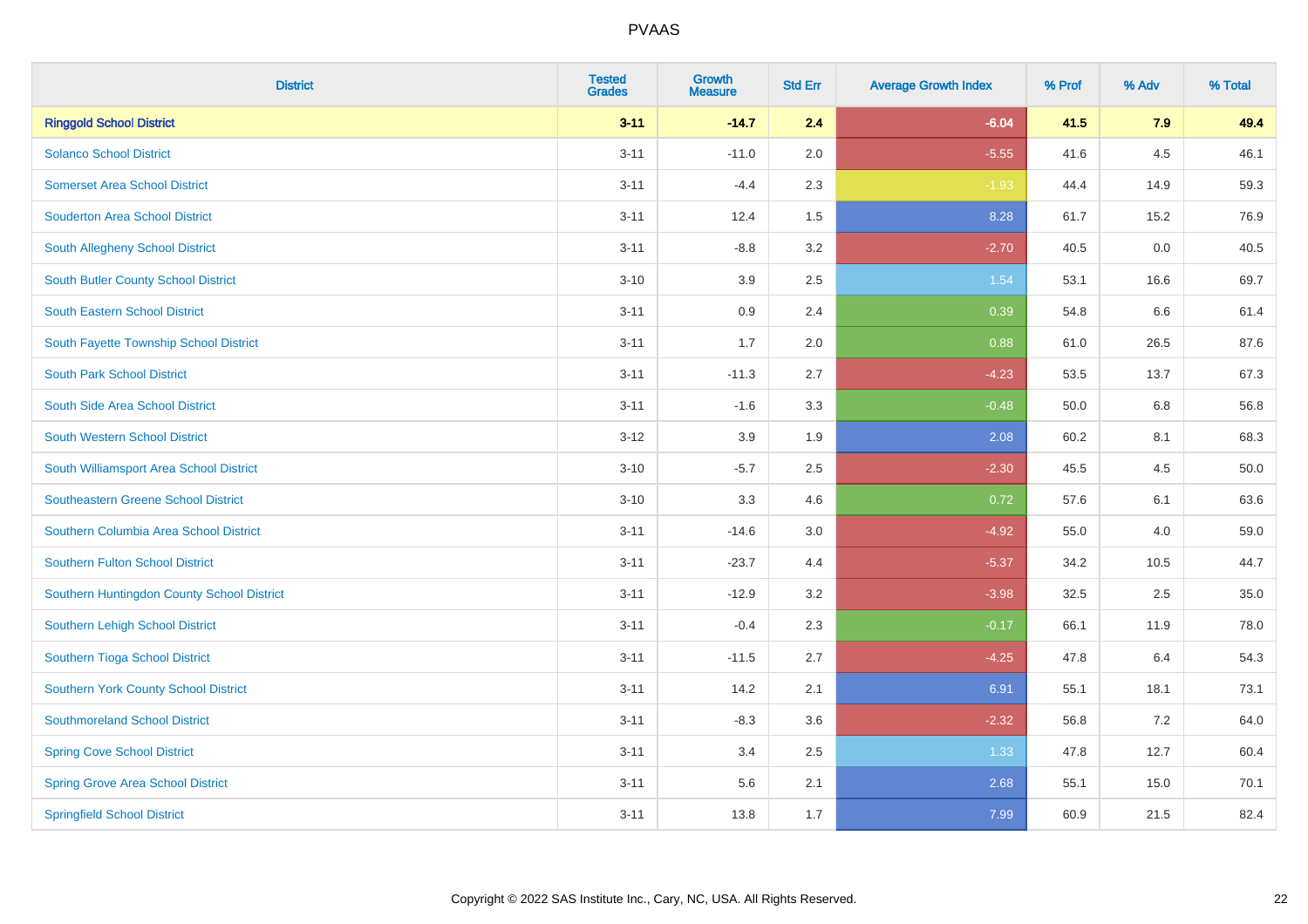| <b>District</b>                              | <b>Tested</b><br><b>Grades</b> | <b>Growth</b><br><b>Measure</b> | <b>Std Err</b> | <b>Average Growth Index</b> | % Prof | % Adv   | % Total |
|----------------------------------------------|--------------------------------|---------------------------------|----------------|-----------------------------|--------|---------|---------|
| <b>Ringgold School District</b>              | $3 - 11$                       | $-14.7$                         | 2.4            | $-6.04$                     | 41.5   | 7.9     | 49.4    |
| <b>Springfield Township School District</b>  | $3 - 11$                       | $-18.9$                         | 3.2            | $-5.88$                     | 62.6   | $3.6\,$ | 66.3    |
| <b>Spring-Ford Area School District</b>      | $3 - 11$                       | 6.0                             | 1.3            | 4.46                        | 60.8   | 16.5    | 77.4    |
| <b>State College Area School District</b>    | $3 - 11$                       | 20.5                            | 1.4            | 14.33                       | 58.0   | 25.9    | 84.0    |
| <b>Steel Valley School District</b>          | $3 - 11$                       | 6.5                             | 3.4            | 1.89                        | 50.7   | 5.6     | 56.3    |
| <b>Steelton-Highspire School District</b>    | $3 - 11$                       | $-11.8$                         | 3.5            | $-3.40$                     | 14.5   | 0.0     | 14.5    |
| <b>Sto-Rox School District</b>               | $3 - 10$                       | 6.6                             | 3.7            | 1.80                        | 13.4   | 0.0     | 13.4    |
| <b>Stroudsburg Area School District</b>      | $3 - 11$                       | 5.5                             | 1.9            | 2.88                        | 48.1   | 4.2     | 52.3    |
| <b>Sugar Valley Rural Charter School</b>     | $3 - 11$                       | $-11.0$                         | 4.5            | $-2.46$                     | 14.9   | 0.0     | 14.9    |
| <b>Sullivan County School District</b>       | $3 - 10$                       | $-4.0$                          | 4.4            | $-0.90$                     | 66.7   | $2.6\,$ | 69.2    |
| <b>Susquehanna Community School District</b> | $3 - 11$                       | $-2.8$                          | 4.2            | $-0.66$                     | 49.4   | 6.9     | 56.3    |
| Susquehanna Township School District         | $3 - 12$                       | $-5.8$                          | 2.7            | $-2.17$                     | 36.0   | 5.6     | 41.6    |
| <b>Susquenita School District</b>            | $3 - 11$                       | $-0.1$                          | 2.8            | $-0.01$                     | 47.7   | 10.1    | 57.8    |
| <b>Tacony Academy Charter School</b>         | $3 - 11$                       | $-14.7$                         | 3.0            | $-4.82$                     | 22.4   | 1.8     | 24.1    |
| <b>Tamaqua Area School District</b>          | $3 - 12$                       | $-8.2$                          | 2.5            | $-3.24$                     | 44.5   | 1.9     | 46.4    |
| <b>Tech Freire Charter School</b>            | $9 - 11$                       | 9.3                             | 2.9            | 3.26                        | 18.0   | 1.1     | 19.1    |
| The New Academy Charter School               | $8 - 11$                       | $-10.4$                         | 5.2            | $-2.00$                     | 0.0    | 0.0     | $0.0\,$ |
| <b>Tidioute Community Charter School</b>     | $3 - 11$                       | 5.7                             | 5.1            | 1.11                        | 34.4   | 21.9    | 56.2    |
| <b>Titusville Area School District</b>       | $3 - 11$                       | $-13.2$                         | 2.6            | $-4.99$                     | 43.2   | 4.8     | 48.0    |
| <b>Towanda Area School District</b>          | $3 - 11$                       | 4.0                             | 2.8            | 1.44                        | 39.4   | 6.6     | 46.0    |
| <b>Trinity Area School District</b>          | $3 - 11$                       | $-5.4$                          | 2.0            | $-2.71$                     | 48.3   | 11.8    | 60.1    |
| <b>Tri-Valley School District</b>            | $3 - 10$                       | $-6.4$                          | 4.1            | $-1.57$                     | 37.0   | 4.4     | 41.3    |
| <b>Troy Area School District</b>             | $3 - 10$                       | $-4.3$                          | 3.4            | $-1.26$                     | 43.2   | 5.7     | 48.9    |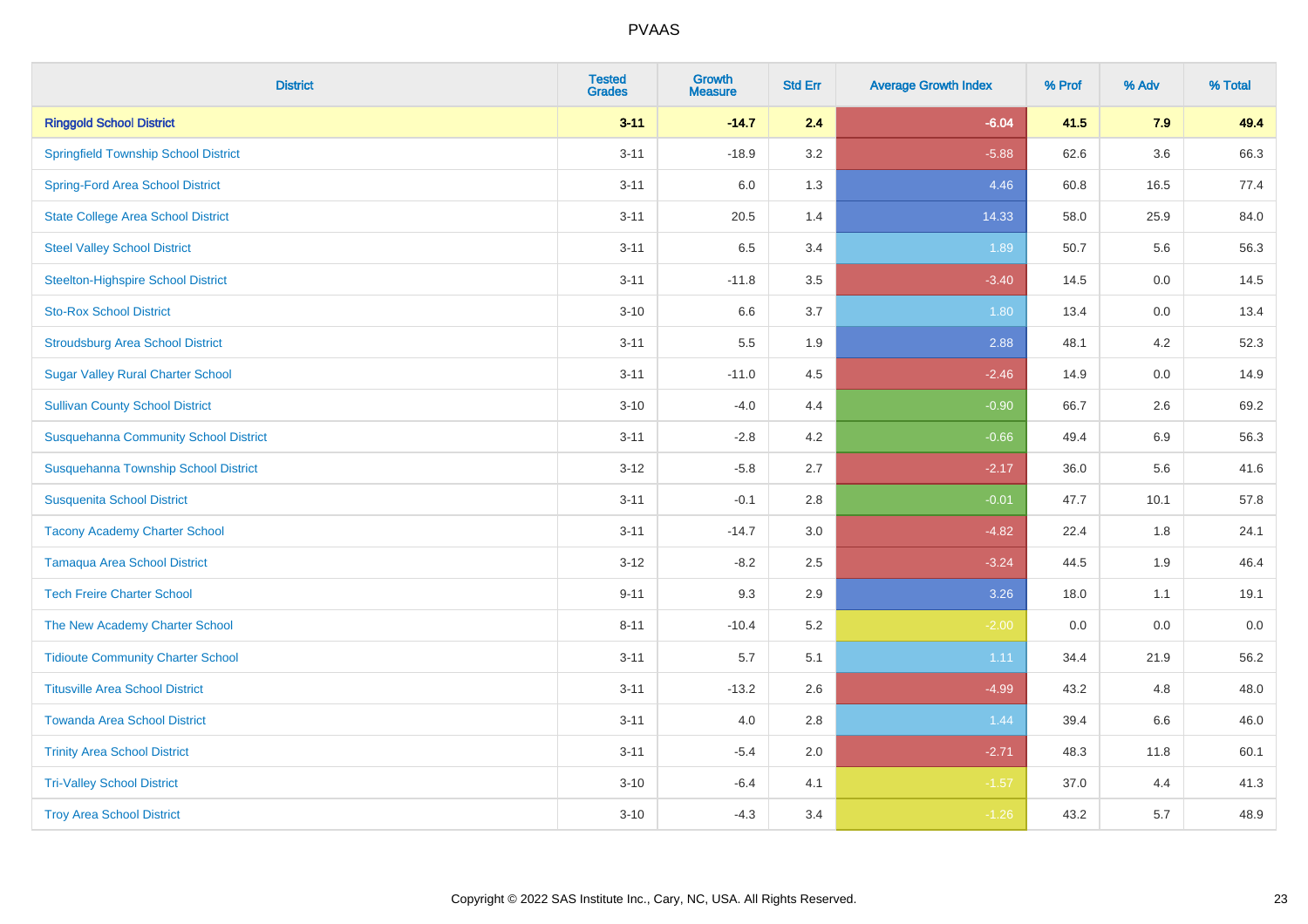| <b>District</b>                                | <b>Tested</b><br><b>Grades</b> | <b>Growth</b><br><b>Measure</b> | <b>Std Err</b> | <b>Average Growth Index</b> | % Prof | % Adv   | % Total |
|------------------------------------------------|--------------------------------|---------------------------------|----------------|-----------------------------|--------|---------|---------|
| <b>Ringgold School District</b>                | $3 - 11$                       | $-14.7$                         | 2.4            | $-6.04$                     | 41.5   | 7.9     | 49.4    |
| <b>Tulpehocken Area School District</b>        | $3 - 12$                       | $-13.7$                         | 2.8            | $-4.81$                     | 36.7   | $2.8\,$ | 39.4    |
| <b>Tunkhannock Area School District</b>        | $3 - 11$                       | 2.3                             | 2.2            | 1.01                        | 44.9   | 9.6     | 54.6    |
| <b>Turkeyfoot Valley Area School District</b>  | $3 - 12$                       | $-4.3$                          | 5.6            | $-0.76$                     | 22.0   | 5.1     | 27.1    |
| <b>Tuscarora School District</b>               | $3 - 11$                       | $-0.6$                          | 2.3            | $-0.27$                     | 45.1   | 8.1     | 53.2    |
| <b>Tussey Mountain School District</b>         | $3 - 12$                       | 1.5                             | 3.7            | 0.40                        | 38.6   | 1.8     | 40.4    |
| <b>Twin Valley School District</b>             | $3 - 12$                       | $-3.6$                          | 2.1            | $-1.69$                     | 49.6   | 7.1     | 56.8    |
| <b>Tyrone Area School District</b>             | $3 - 12$                       | 19.7                            | 2.5            | 7.87                        | 60.4   | 16.7    | 77.1    |
| <b>Union Area School District</b>              | $3 - 11$                       | 1.9                             | 4.3            | 0.44                        | 61.5   | 0.0     | 61.5    |
| <b>Union City Area School District</b>         | $3 - 12$                       | $-10.2$                         | 3.6            | $-2.87$                     | 42.9   | 3.2     | 46.0    |
| <b>Union School District</b>                   | $3 - 12$                       | 2.3                             | 4.2            | 0.54                        | 32.6   | 7.0     | 39.5    |
| <b>Uniontown Area School District</b>          | $3 - 11$                       | 6.0                             | 3.2            | 1.87                        | 62.4   | 5.9     | 68.2    |
| <b>Unionville-Chadds Ford School District</b>  | $3 - 11$                       | 17.1                            | 3.1            | 5.51                        | 68.1   | 13.2    | 81.3    |
| <b>United School District</b>                  | $3 - 11$                       | 2.1                             | 3.4            | 0.63                        | 60.3   | 6.6     | 66.9    |
| <b>Universal Audenried Charter School</b>      | $9 - 11$                       | $-5.8$                          | 2.4            | $-2.40$                     | 14.6   | 0.0     | 14.6    |
| <b>Upper Adams School District</b>             | $3 - 11$                       | 1.3                             | 2.9            | 0.47                        | 55.2   | $8.6\,$ | 63.8    |
| <b>Upper Darby School District</b>             | $3 - 12$                       | 6.9                             | 1.5            | 4.62                        | 45.0   | 6.7     | 51.7    |
| <b>Upper Dauphin Area School District</b>      | $3 - 11$                       | $-6.3$                          | 3.2            | $-1.98$                     | 37.4   | 4.8     | 42.2    |
| <b>Upper Dublin School District</b>            | $3 - 12$                       | 15.4                            | 1.8            | 8.53                        | 60.8   | 24.8    | 85.6    |
| <b>Upper Merion Area School District</b>       | $3 - 11$                       | 15.3                            | 2.0            | 7.62                        | 59.3   | 19.3    | 78.6    |
| <b>Upper Moreland Township School District</b> | $3 - 11$                       | $-5.0$                          | 2.2            | $-2.31$                     | 57.9   | 4.0     | 61.9    |
| <b>Upper Perkiomen School District</b>         | $3 - 11$                       | 22.1                            | 2.1            | 10.74                       | 57.7   | 13.2    | 70.9    |
| <b>Upper Saint Clair School District</b>       | $3 - 11$                       | 18.5                            | 1.7            | 10.65                       | 61.8   | 30.1    | 91.9    |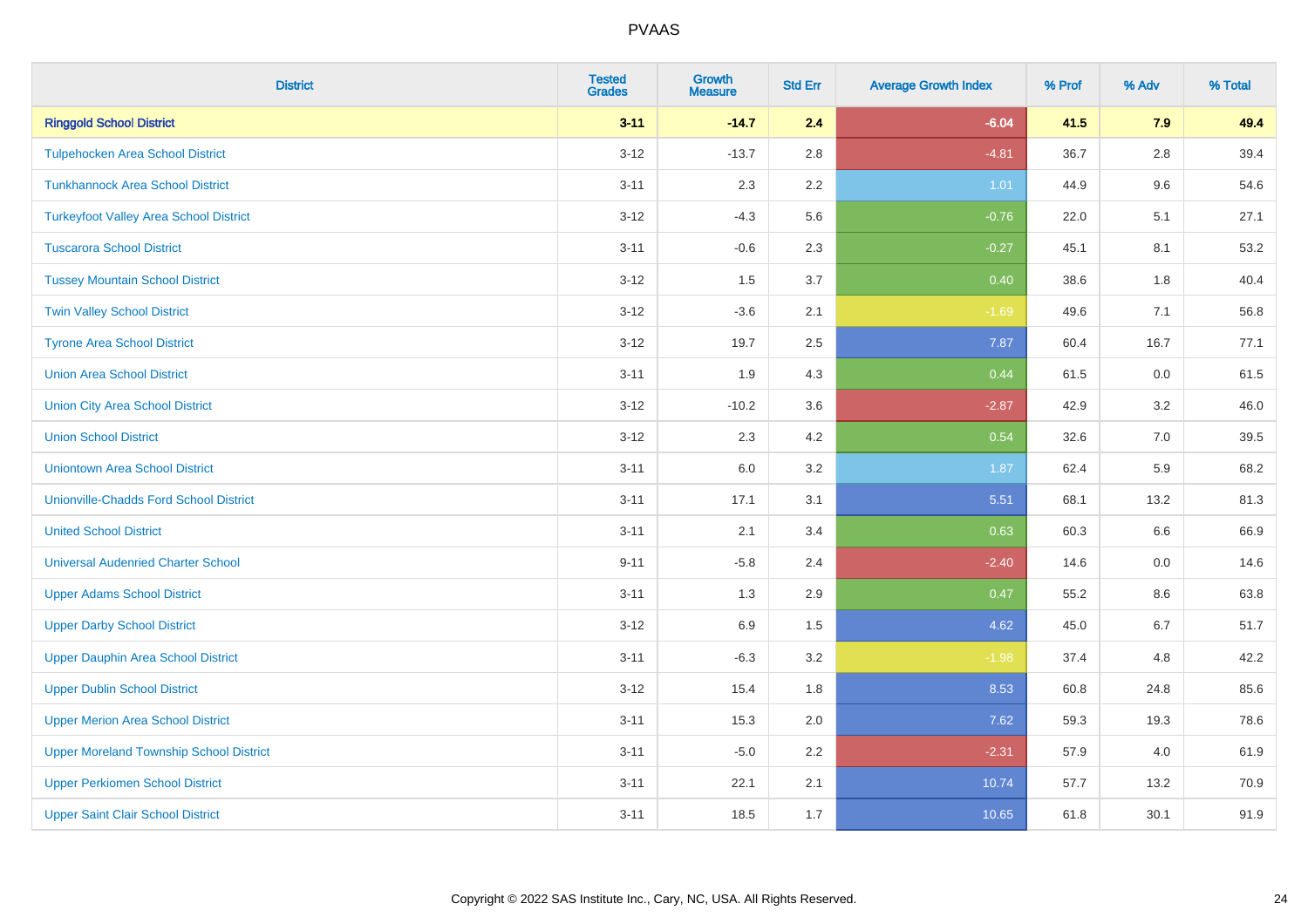| <b>District</b>                               | <b>Tested</b><br><b>Grades</b> | <b>Growth</b><br><b>Measure</b> | <b>Std Err</b> | <b>Average Growth Index</b> | % Prof | % Adv   | % Total |
|-----------------------------------------------|--------------------------------|---------------------------------|----------------|-----------------------------|--------|---------|---------|
| <b>Ringgold School District</b>               | $3 - 11$                       | $-14.7$                         | 2.4            | $-6.04$                     | 41.5   | 7.9     | 49.4    |
| Urban Pathways 6-12 Charter School            | $6 - 11$                       | 4.8                             | 6.4            | 0.75                        | 28.6   | $0.0\,$ | 28.6    |
| <b>Valley Grove School District</b>           | $3 - 10$                       | $-3.7$                          | 3.7            | $-1.01$                     | 51.2   | 6.1     | 57.3    |
| <b>Valley View School District</b>            | $3 - 11$                       | 18.1                            | 2.4            | 7.42                        | 53.7   | 14.7    | 68.4    |
| <b>Wallenpaupack Area School District</b>     | $3 - 11$                       | $-7.1$                          | 2.3            | $-3.09$                     | 40.8   | 2.4     | 43.1    |
| <b>Wallingford-Swarthmore School District</b> | $3 - 10$                       | 0.9                             | 2.4            | 0.38                        | 64.4   | 22.7    | 87.1    |
| <b>Warren County School District</b>          | $3 - 11$                       | $-0.1$                          | 1.8            | $-0.06$                     | 37.2   | 5.3     | 42.6    |
| <b>Warrior Run School District</b>            | $3 - 11$                       | 4.6                             | 3.0            | 1.51                        | 40.9   | 8.1     | 49.0    |
| <b>Warwick School District</b>                | $3 - 11$                       | 5.2                             | 1.9            | 2.76                        | 46.4   | 17.0    | 63.3    |
| <b>Washington School District</b>             | $3 - 11$                       | $-4.9$                          | 2.8            | $-1.76$                     | 30.1   | 2.4     | 32.5    |
| <b>Wattsburg Area School District</b>         | $3 - 11$                       | 6.5                             | 2.7            | 2.43                        | 42.7   | 7.6     | 50.3    |
| <b>Wayne Highlands School District</b>        | $3 - 11$                       | 7.8                             | 2.4            | 3.23                        | 52.3   | 13.1    | 65.4    |
| <b>Waynesboro Area School District</b>        | $3 - 12$                       | $-6.1$                          | 1.9            | $-3.20$                     | 50.0   | $6.8\,$ | 56.8    |
| <b>Wellsboro Area School District</b>         | $3 - 11$                       | $-12.4$                         | 3.0            | $-4.11$                     | 49.2   | 11.9    | 61.1    |
| <b>West Allegheny School District</b>         | $3 - 12$                       | $4.0\,$                         | 2.1            | 1.96                        | 63.1   | 15.7    | 78.8    |
| <b>West Branch Area School District</b>       | $3 - 11$                       | 0.2                             | 3.8            | 0.05                        | 47.2   | 1.9     | 49.1    |
| <b>West Chester Area School District</b>      | $3 - 11$                       | 12.6                            | 1.2            | 10.38                       | 66.8   | 20.2    | 87.0    |
| <b>West Greene School District</b>            | $3 - 11$                       | $-4.5$                          | 4.3            | $-1.04$                     | 36.6   | 7.3     | 43.9    |
| West Jefferson Hills School District          | $3 - 11$                       | 1.8                             | 2.1            | 0.88                        | 55.7   | 20.8    | 76.4    |
| <b>West Middlesex Area School District</b>    | $3 - 10$                       | $-8.4$                          | 3.8            | $-2.21$                     | 34.9   | 2.8     | 37.6    |
| <b>West Mifflin Area School District</b>      | $3 - 12$                       | $-12.3$                         | 2.9            | $-4.22$                     | 39.7   | 10.3    | 50.0    |
| <b>West Perry School District</b>             | $3 - 11$                       | 12.5                            | 2.5            | 4.99                        | 56.6   | 8.4     | 65.0    |
| <b>West Shore School District</b>             | $3 - 12$                       | 5.0                             | 1.4            | 3.59                        | 54.2   | 9.4     | 63.6    |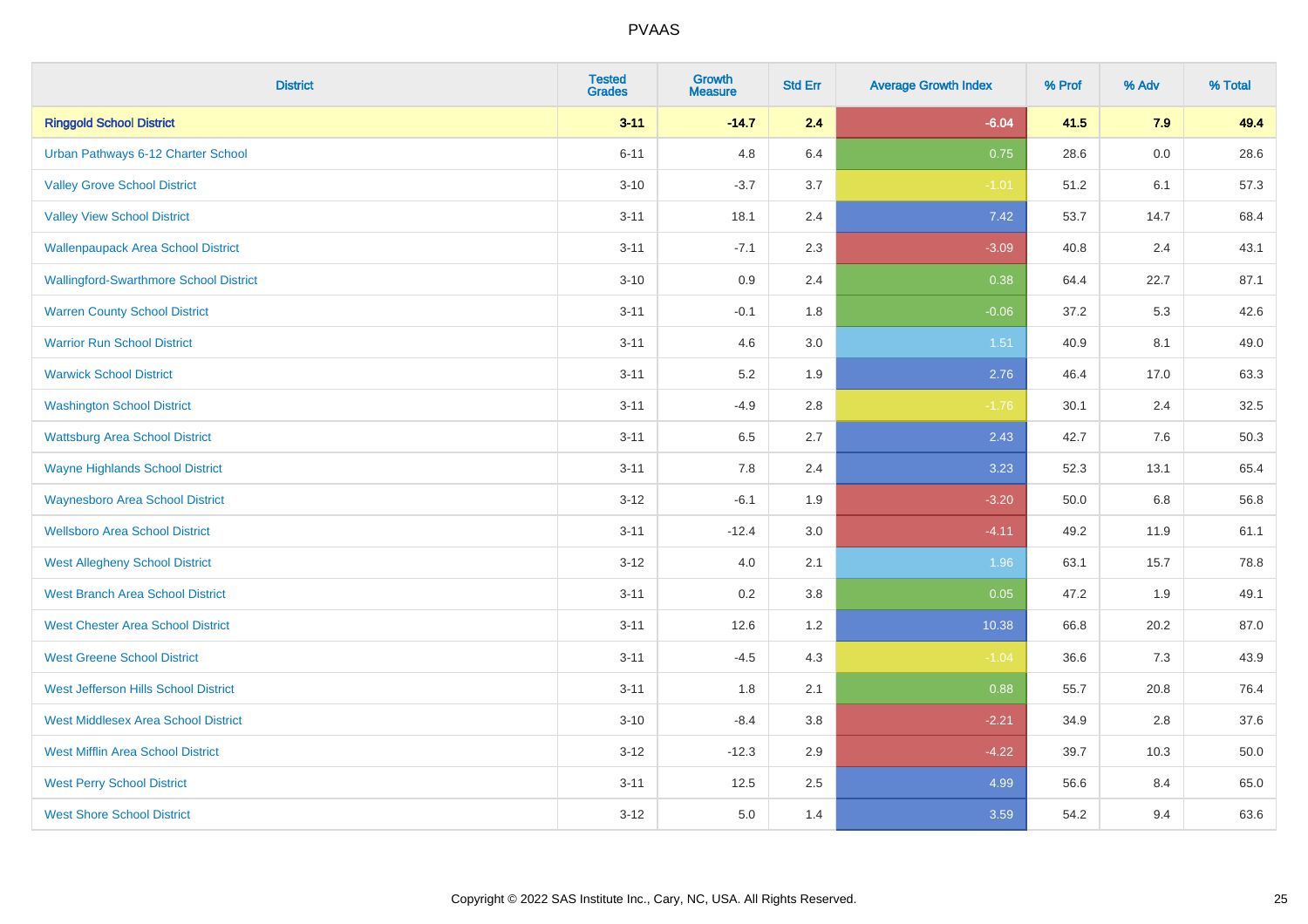| <b>District</b>                                 | <b>Tested</b><br><b>Grades</b> | <b>Growth</b><br><b>Measure</b> | <b>Std Err</b> | <b>Average Growth Index</b> | % Prof  | % Adv   | % Total |
|-------------------------------------------------|--------------------------------|---------------------------------|----------------|-----------------------------|---------|---------|---------|
| <b>Ringgold School District</b>                 | $3 - 11$                       | $-14.7$                         | 2.4            | $-6.04$                     | 41.5    | 7.9     | 49.4    |
| <b>West Side CTC</b>                            | $9 - 10$                       | $-37.4$                         | 4.3            | $-8.64$                     | $8.8\,$ | $0.0\,$ | $8.8\,$ |
| <b>West York Area School District</b>           | $3 - 12$                       | 3.2                             | 2.3            | 1.38                        | 53.8    | 4.4     | 58.2    |
| <b>Western Beaver County School District</b>    | $3 - 11$                       | $-7.8$                          | 4.2            | $-1.87$                     | 56.5    | 6.5     | 63.0    |
| <b>Western Wayne School District</b>            | $3 - 11$                       | 5.6                             | 2.9            | 1.93                        | 41.3    | 17.4    | 58.7    |
| <b>Westinghouse Arts Academy Charter School</b> | $9 - 10$                       | $-0.7$                          | 3.6            | $-0.19$                     | 59.2    | 8.4     | 67.6    |
| <b>Westmont Hilltop School District</b>         | $3 - 11$                       | $-4.0$                          | 2.8            | $-1.40$                     | 36.3    | 13.3    | 49.6    |
| <b>Whitehall-Coplay School District</b>         | $3 - 11$                       | 6.1                             | 1.8            | 3.45                        | 49.3    | 7.4     | 56.6    |
| <b>Wilkes-Barre Area School District</b>        | $3 - 11$                       | 0.1                             | 3.2            | 0.02                        | 35.5    | 5.4     | 40.9    |
| <b>William Penn School District</b>             | $3 - 12$                       | 8.3                             | 2.1            | 3.99                        | 35.6    | 3.0     | 38.7    |
| <b>Williams Valley School District</b>          | $3 - 11$                       | $-7.3$                          | 3.4            | $-2.13$                     | 23.2    | 0.0     | 23.2    |
| <b>Williamsburg Community School District</b>   | $3 - 11$                       | $-14.3$                         | 4.1            | $-3.48$                     | 28.3    | 0.0     | 28.3    |
| <b>Williamsport Area School District</b>        | $3 - 11$                       | 1.9                             | 1.8            | 1.04                        | 44.1    | 12.8    | 56.9    |
| <b>Wilmington Area School District</b>          | $3 - 11$                       | 7.5                             | 3.0            | 2.48                        | 55.1    | 5.1     | 60.2    |
| <b>Wilson Area School District</b>              | $3 - 11$                       | 6.0                             | 2.6            | 2.30                        | 48.7    | 8.5     | 57.2    |
| <b>Wilson School District</b>                   | $3 - 12$                       | 8.8                             | 1.5            | 5.96                        | 52.6    | 14.6    | 67.2    |
| <b>Windber Area School District</b>             | $3 - 11$                       | $-7.2$                          | 3.2            | $-2.24$                     | 55.4    | 7.2     | 62.6    |
| <b>Wissahickon School District</b>              | $3 - 10$                       | 12.5                            | 1.8            | 6.85                        | 58.3    | 22.4    | 80.7    |
| <b>Woodland Hills School District</b>           | $3 - 12$                       | 3.2                             | 2.6            | 1.22                        | 31.4    | 3.6     | 35.0    |
| <b>Wyalusing Area School District</b>           | $3 - 12$                       | $8.8\,$                         | 3.3            | 2.68                        | 54.6    | 11.7    | 66.2    |
| <b>Wyoming Area School District</b>             | $3 - 10$                       | $-1.3$                          | 2.6            | $-0.50$                     | 53.8    | 10.8    | 64.6    |
| <b>Wyoming Valley West School District</b>      | $3 - 11$                       | $-2.2$                          | 2.4            | $-0.91$                     | 49.4    | 3.0     | 52.4    |
| <b>Wyomissing Area School District</b>          | $3 - 12$                       | 0.8                             | 2.6            | 0.33                        | 55.7    | 17.6    | 73.3    |